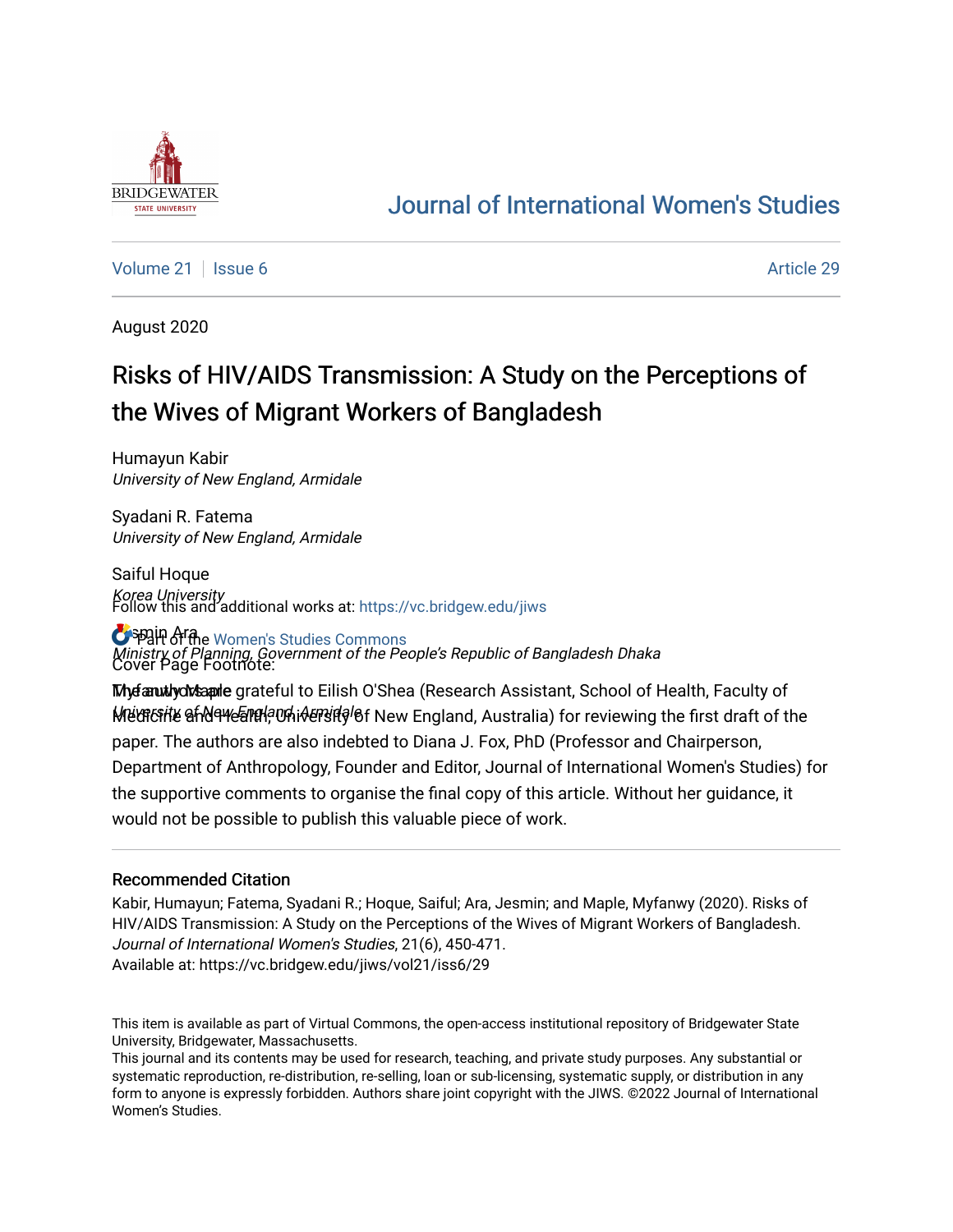# Risks of HIV/AIDS Transmission: A Study on the Perceptions of the Wives of Migrant Workers of Bangladesh

#### Cover Page Footnote

The authors are grateful to Eilish O'Shea (Research Assistant, School of Health, Faculty of Medicine and Health, University of New England, Australia) for reviewing the first draft of the paper. The authors are also indebted to Diana J. Fox, PhD (Professor and Chairperson, Department of Anthropology, Founder and Editor, Journal of International Women's Studies) for the supportive comments to organise the final copy of this article. Without her guidance, it would not be possible to publish this valuable piece of work.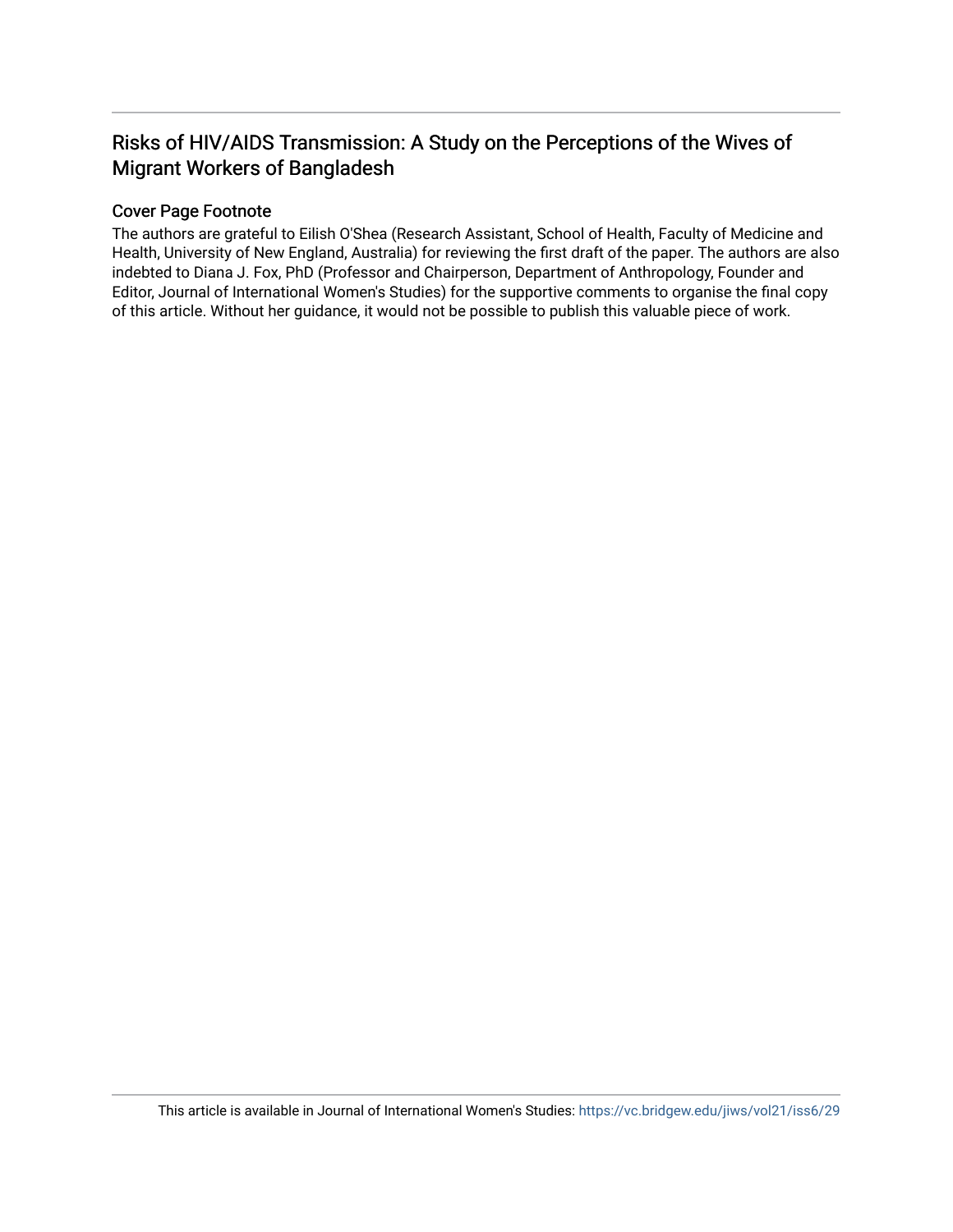Kabir et al.: Risks of HIV/AIDS and the Wives of Migrant Workers of Bangladesh

This journal and its contents may be used for research, teaching and private study purposes. Any substantial or systematic reproduction, re-distribution, re-selling, loan or sub-licensing, systematic supply or distribution in any form to anyone is expressly forbidden. ©2020 Journal of International Women's Studies.

#### **Risks of HIV/AIDS Transmission: A Study on the Perceptions of the Wives of Migrant Workers of Bangladesh**

By Humayun Kabir (HK)<sup>1</sup>, Syadani Riyad Fatema (SRF)<sup>2</sup>, Saiful Hoque (SH)<sup>3</sup>, Mst. Jesmin Ara<sup>4</sup> and Myfanwy Maple<sup>5</sup>

#### **Abstract**

In recent years, an increasing number of Bangladeshi men have been working overseas. Whilst working abroad, some migrants engage in unprotected sexual activities, making them vulnerable to different kinds of sexually transmitted infections (STIs) including the Human Immunodeficiency Virus (HIV)/Acquired Immune Deficiency Syndrome (AIDS). Upon return home, the wives of these migrant workers are also highly susceptible to contracting HIV/AIDS. This study explores how and what the wives of the migrant workers perceive as practices of health safety regarding HIV/AIDS. In this connection, the Health Belief Model (HBM) was used as a theoretical lens for this study. Data were collected (from January to March 2017) in two phases by using a mixed-method approach. In the first phase, a structured questionnaire survey was conducted among the purposively selected 122 wives of migrant workers from Chauddagram Upazila (sub-district) of Cumilla (previously known as Comilla) district, Bangladesh. The survey data were processed, computed, and analysed through SPSS software (version 19). For the second phase, nine wives of migrant workers were purposively selected for an in-depth interview to grasp more detailed qualitative understanding of this experience. The in-depth interviews were transcribed and analysed thematically. The findings demonstrate many misperceptions about the transmission of HIV/AIDS, including through casual social contact. Stigmatising views were also common, for example, 24% of the participants opined that HIV transmits via hugging, sharing clothes, and sweat of the person living with HIV. In addition, the overwhelming majority of the participants (69%) believed that the HIV/AIDS affected person should be treated by being placed in quarantine. Moreover, 91% of the participants did not intend to suggest their husbands for HIV screening upon their return due to fear of being divorced, shyness, social stigma, and lack of feeling risk (to be infected by HIV) although 25% of them felt that there could be a risk of being infected by HIV due to sexual contact with their returned husbands. Education level, the role of the media, husbands' long duration of staying abroad, and access to information were found to be significantly associated with the components of HIV awareness (such as hearing and sharing about HIV/AIDS,

<sup>1</sup> Humayun Kabir (Corresponding Author), PhD Student, School of Health, University of New England, Armidale, NSW-2351 Australia, & Assistant Professor of Sociology, University of Dhaka, Dhaka-1000, Bangladesh. Email: [humayun\\_sociology03@du.ac.bd,](mailto:humayun_sociology03@du.ac.bd) [hkabir@myune.edu.au.](mailto:hkabir@myune.edu.au)

<sup>2</sup> Syadani Riyad Fatema, PhD Student, School of Health, University of New England, Armidale, NSW-2351 Australia, & Lecturer of Sociology, Noakhali Science and Technology University, Bangladesh). Email: [sriyadfa@myune.edu.au.](mailto:sriyadfa@myune.edu.au)

<sup>&</sup>lt;sup>3</sup> Saiful Hoque, PhD Student, School of Media and Communication, Korea University, SEOUL, SOUTH KOREA, & Assistant Professor of Mass Communication and Journalism, University of Dhaka, Dhaka-1000, Bangladesh. Email: [saifulmcj@korea.ac.kr.](mailto:saifulmcj@korea.ac.kr)

<sup>&</sup>lt;sup>4</sup> Mst. Jesmin Ara, Senior Assistant Secretary (Chief), Ministry of Planning, Government of the People's Republic of Bangladesh Dhaka, Bangladesh). Email: [mara@myune.edu.au.](mailto:mara@myune.edu.au)

<sup>5</sup> Myfanwy Maple (PhD), Professor, School of Health, University of New England, Armidale, NSW 2351, Australia. Email: [mmaple2@une.edu.au](mailto:mmaple2@une.edu.au)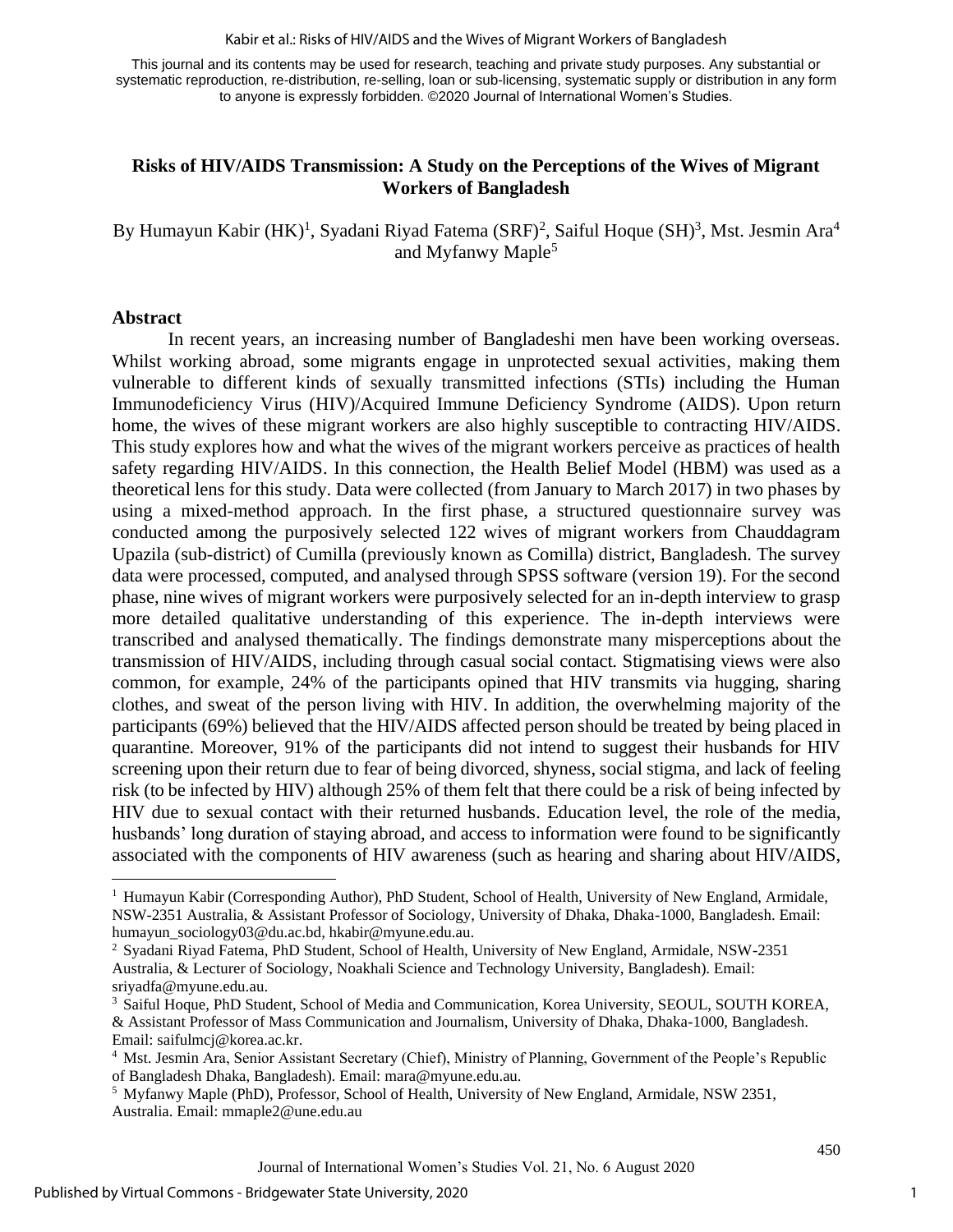knowledge on how it spreads, and feeling of risk) among the wives of the migrant workers in bivariate analyses. These findings highlight unequal gender relations, women's lack of empowerment, men's hegemonic masculine power, and overall misconceptions about HIV/AIDS transmission are the key components in creating migrant workers' wives' vulnerability to HIV/AIDS.

*Keywords:* HIV/AIDS, Migrant workers, Women, Prevention, Media, Bangladesh

# **Introduction**

The global spread of HIV/AIDS introduced the most dangerous epidemic threat to human existence and civilization. In 2018, people living with HIV/AIDS have increased to 37.9 million, the number of newly infected people is 1.7 million and 1.1 million people died from AIDS-related illness (UNAIDS, 2019a). The spread of this blood borne illness, with high prevalence in some countries and risk groups, has brought this issue to the attention of public health professionals, policy makers and governments across the globe. Prevalence and risk factors are socially and culturally bound (Agadjanian & Markosyan, 2017; Aryal et al., 2016; Rai et al., 2014; Golobof, Weine, Bahromov, & Luo, 2011; Qin et al., 2009; Zuma, Gouws, Williams, & Lurie, 2003; Lurie et al., 2003; Shah, Khan, Kristensen, & Vermund, 1999). Considering its socioeconomic and geopolitical situation, Bangladesh is considered as a high-risk zone in terms of HIV/AIDS (Etzold & Mallick, 2015). The first detection of an HIV/AIDS case in Bangladesh was in 1989. Now, the UNAIDS estimates that a total number of 1,000 deaths have been recorded and 14,000 people (all ages) are living with HIV in this country in 2018 (UNAIDS, 2019b). The report also estimates that, in 2018, 4,800 women (aged 15 and over) are living with HIV, and the number of newly infected women is 500. A significant number of studies show that HIV/AIDS is dangerously prevalent among migrant workers (Davies, Borland, Blake, & West, 2011), migrant women sex workers (Gazi, Parveen, & Kabir, 2009), sex workers (Huq & Chowdhury, 2012), ethnic tribal male youth (Kamal, 2012) and street children (Uddin et al., 2014) in Bangladesh. Although the overall prevalence of HIV/AIDS is low, women are more vulnerable due to cultural hierarchy which preferences men (Sheikh, Uddin, & Khan, 2017), and those who are at greatest risk are women who are married to men who work in migrant labour roles.

The economy of Bangladesh depends on the remittances of migrant workers. Every year about five hundred thousand Bangladeshis leave Bangladesh to undertake migrant work (Etzold & Mallick, 2015). The majority work occurs in Middle Eastern countries. In such countries, safe sex is not commonly practiced because of the low level of education, poor socioeconomic backgrounds and low level of knowledge regarding HIV of both clients and sex workers (UNDP, 2008). Thus whilst employed in other locations, these migrant workers are vulnerable to sexually transmitted infections (STIs), including HIV, due to engaging in unprotected sexual activities with the sex workers sourced from the least developed countries who have migrated to the host countries as domestic workers (Davies et al., 2011). Upon their return home, men who have been infected then pass these infections on to their wives.

This risk is not isolated to Bangladesh. Other neighboring countries, with similar migrant employment patterns have also reported these infection pathways. For example, research conducted on migrant workers' wives' vulnerabilities to HIV infections in the neighboring countries of Bangladesh; such as Nepal (Aryal et al., 2016; Thapa, Bista, Timilsina, Buntinx, & Mathei, 2014) and India (Ranjan, Bhatnagar, Babu, & Detels, 2017; Ranjan, 2013), and Tajikistan (Golobof et al.,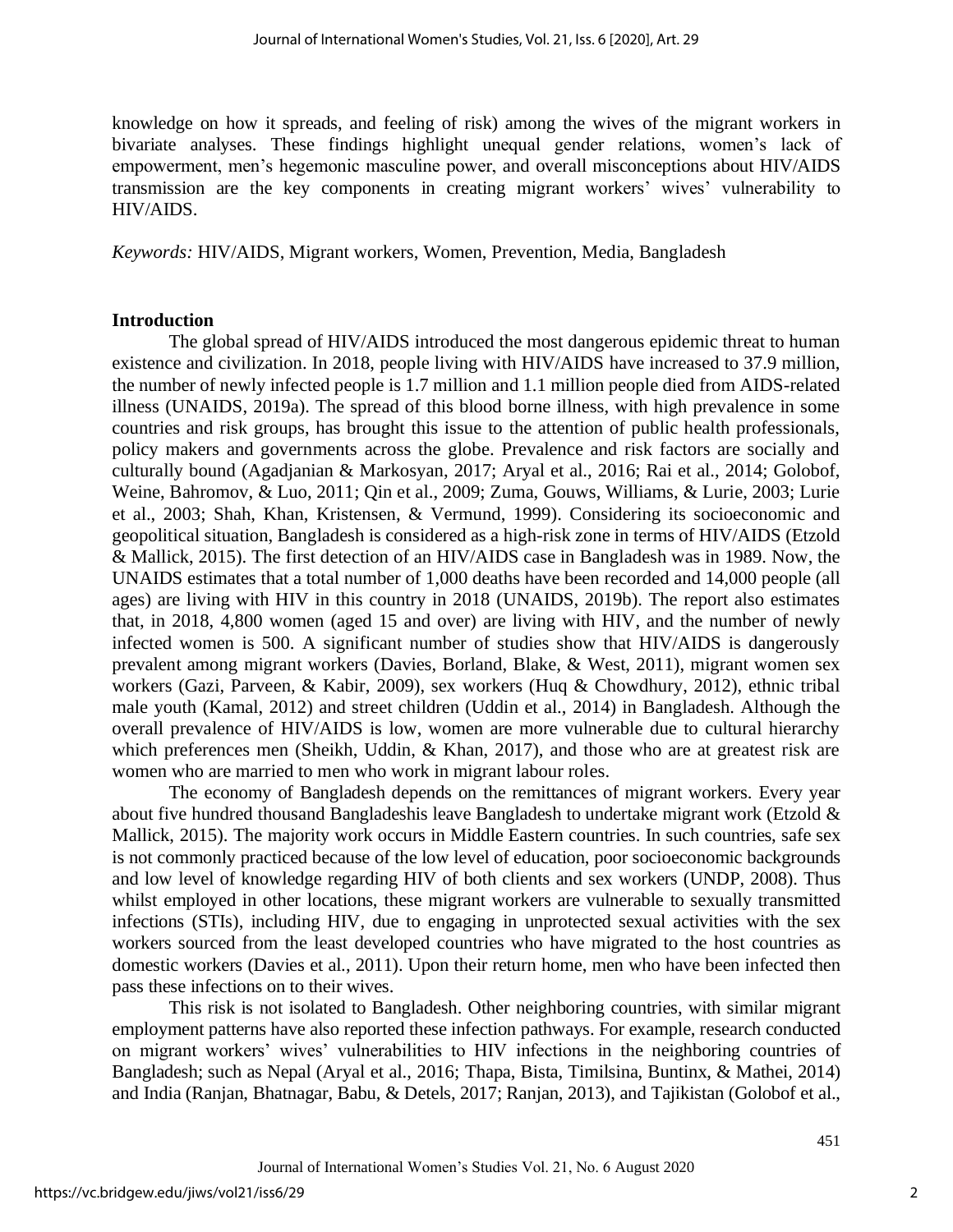2011) have all found that migrant workers' wives are highly vulnerable to HIV infection. These studies consistently find that a lack of knowledge about HIV/AIDS, male cultural dominance and the women being unaware or unable to play an active and effective role to be protected from HIV (Golobof et al., 2011). Yet, how women experience navigating protection from HIV/AIDS within their relationships, and where they receive information about safe sex practices, remains unknown.

The present study aims to understand the perceptions, knowledge, and practices regarding HIV/AIDS infections among the wives of the Bangladeshi migrant workers. Specifically, the study aims to explore: (i) whether migrant workers' wives perceive the risks of being infected by HIV/AIDS; (ii) the migrant workers' wives' knowledge, attitudes, and behaviors regarding HIV/AIDS; (iii) the HIV/AIDS-related knowledge gap among migrant workers' wives by their education status and access to HIV/AIDS related information; and (iv) the role of media in creating awareness among migrant workers' wives regarding HIV/AIDS transmissions and infections. After reviewing the relevant literature and analysing the Health Belief Model (HBM), the study has posed four hypotheses: (H1) the higher the participants' level of education, the lower the possibility of being infected by HIV/AIDS; (H2) staying abroad for a long period of time increases the possibility for the migrant workers' wives to be infected by HIV/AIDS; (H3) access to information on HIV/AIDS increases the knowledge level of this virus/the possibility of sharing about this virus between husband and wife; and (H4) there is a positive correlation between the quantity of media messages and the level of awareness on HIV/AIDS. To test the aforementioned hypotheses, statistical test Chi-square and Cramer's *V* were applied. According to Cohen's guideline when the Chi-square test involves a matrix larger than 2X2, a modification of phi-coefficient, known as Cramer's *V*, can be used to measure the effect size (Cohen, 1988).

For phase one of the study, a total of 122 wives of migrant workers were purposively selected to complete the survey from Chauddagram Upazila (sub-district) situated in Cumilla district, Bangladesh. For phase two, nine wives of migrant workers were chosen for in-depth interviews. Since women in Bangladesh are considered as a high risk group due to the limited opportunity for health education (Asaduzzaman, Higuchi, Sarker, & Hamajima, 2016), it is expected that this study paves the way to future research in this particular area and contributes to bridging the gap of empirical data regarding migrant workers' wives' perceptions of HIV/AIDS.

#### **Studies on HIV/AIDS in Bangladesh**

There is a dearth of research on HIV/AIDS issues directly related to Bangladeshi women. Only some of the issues directly related to the present study have been addressed to some extent by researchers from various disciplines. Hossain, Mani, Sidik, Shahar, and Islam (2014) showed that rural women in Bangladesh were more vulnerable to STIs including HIV, due to the lack of education regarding the virus. Women are mostly confined to the household in rural areas, and because of this isolation, necessary information on HIV/AIDS infections may not be available to them. However, a study conducted by Jesmin and Cready (2016) postulated that the privileged women have a greater chance of being affected because health professionals believe them to have knowledge regarding HIV, even when they do not. They also argued that all women and communities should be engaged with the policies to teach them about reproductive health, HIV and other STIs.

While women are at risk in their own homes, further risk has also been reported among injection drug users (Mondal, Takau, Ohkusa, Sugawara, & Okabe, 2009; Haider, Ahmed, & Jaha, 2008; Ullah, 2005) along with homosexual sex workers (HSWs), bisexual sex workers (BSWs)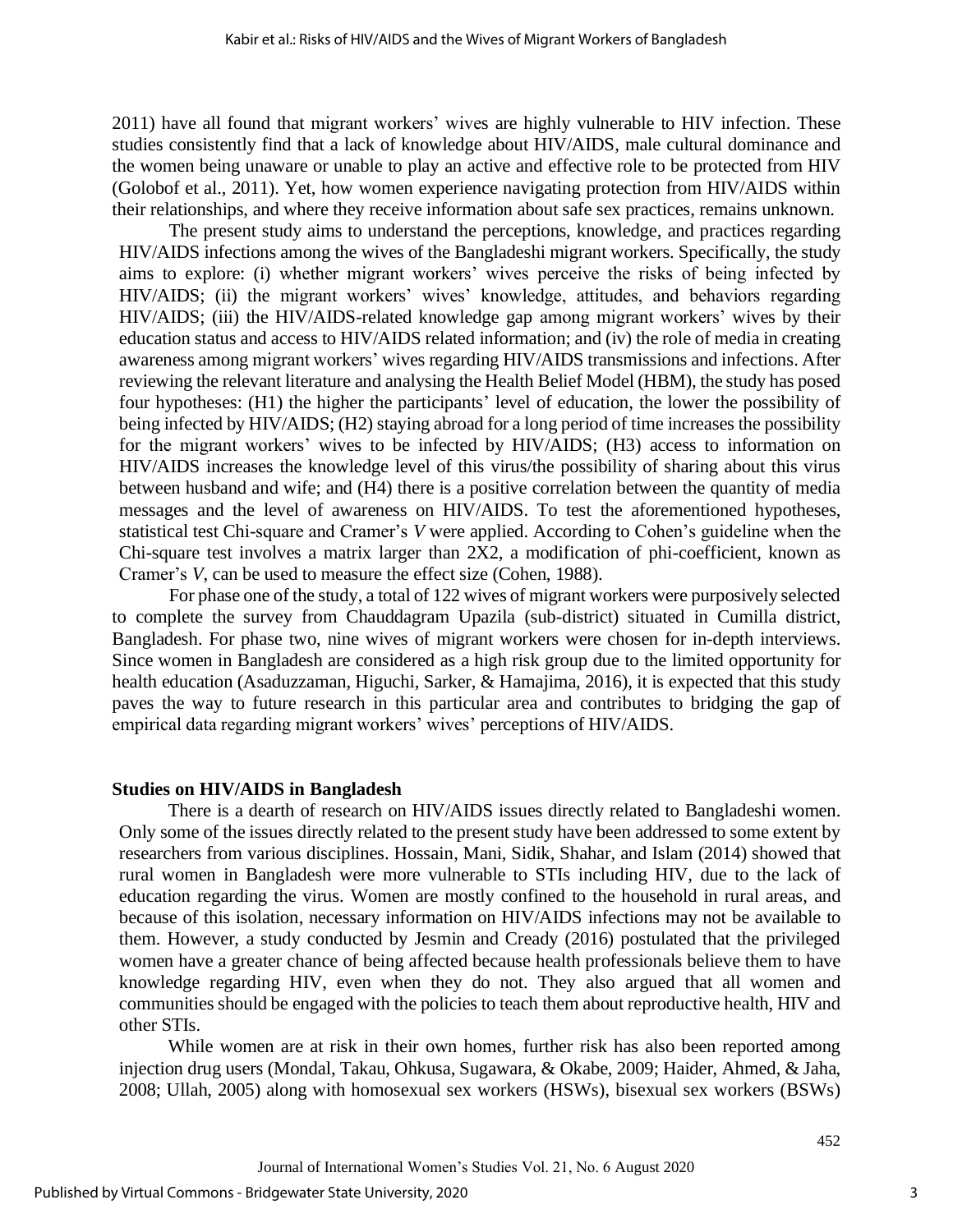and female sex workers (FSWs) in Bangladesh. They (Mondal et al., 2009; Haider et al., 2008; Ullah, 2005) suggested to initiate combat programmes to educate the sex workers and injection drug users about HIV/AIDS. Young people in Bangladesh are also at risk of HIV and STIs. Ahmed, Kabir, and Fatema (2017) demonstrate this risk due to perceptions of condom use as antihegemonic masculine behavior and perceived pleasure reduction. Nevertheless, Islam (2014) identified adolescent as the most vulnerable group to be infected by HIV. He estimated that about 50% of adolescents were at risk of contracting HIV/AIDS. This risk also applies to children. Uddin et al. (2014) demonstrates that the most vulnerable children are those living on the streets of Bangladesh, were most vulnerable to STIs and HIV. They added that street children had poor knowledge of HIV infections and a limited understanding of the benefits of using condoms which put them in greater danger of infection. In addition, a study conducted by Kamal (2012) indicated that the tribal youth of Bangladesh were highly prone to STIs and HIV due to the lack of knowledge on how it spreads. To address this risk, Kamal (2012) argues for an Information, Education, and Communication (IEC) intervention programme to increase knowledge about infection and prevention.

There are some studies focused on migrant women workers to illustrate how they were vulnerable to HIV. From the study of Gazi et al. (2009), it is evident that women who migrate from Myanmar to Teknaf (the southern part of Bangladesh) with an ambition of better lives are often forced to engage in sex work. Rickshaw pullers, transport workers, tourists, and boatmen are the regular clients, who were found reluctant to use condoms during sex. Consequently, these migrant workers are at risks of being infected with HIV/AIDS. Furthermore, Islam, Conigrave, Miah, and Kalam (2010) found that female migrant workers were not aware of HIV transmission due to less access to information. Many of these women migrate across country borders without visas leaving them economically vulnerable leading to engagement in unprotected sex work. Consequently, they become vulnerable to HIV/AIDS. In addition to women engaged in street sex work, those working in brothels under the control of *sordarni* (landlords/pimps controlling the sex workers under own custody) have also been found to be vulnerable by Huq and Chowdhury (2012). This is due to inconsistent condom use. These authors emphasized those who are 'bonded sex workers,' that is, in some way owned by the pimp (*sordarni*) are often maltreated, including being beaten, if they refuse to perform unprotected sex.

Secondary to the concern of contracting HIV, Hasan et al. (2012) revealed that people living with HIV in Bangladesh are stigmatized and alienated from society. Many of them blame themselves for their HIV status; therefore, they stop participating in social gatherings (Hasan et al., 2012). Here, media can play an active role in stigma reduction. Representation of HIV/AIDS in a meaningful way through media could dispel the stigma surrounding the virus. A study conducted by Habib, Amanullah, Daniel, and Lovejoy (2000) attempted to highlight the reaches and the roles of mass media among high-risk groups, such as commercial sex workers (CSWs), in Bangladesh. The study found television to be the most successful electronic medium with 40.2% of reaches to the CSWs while the health workers were found in the second position with a reach to 39.2% CSWs in terms of sources of information on AIDS (Habib et al., 2000). The aforesaid studies focused on different aspects of HIV and STIs vulnerable groups in Bangladesh. However, migrant workers' wives remain an under-researched population. Therefore, this study has focused on migrant workers' wives' perceptions of HIV/AIDS so that we can better understand how they perceive HIV/AIDS-related issues.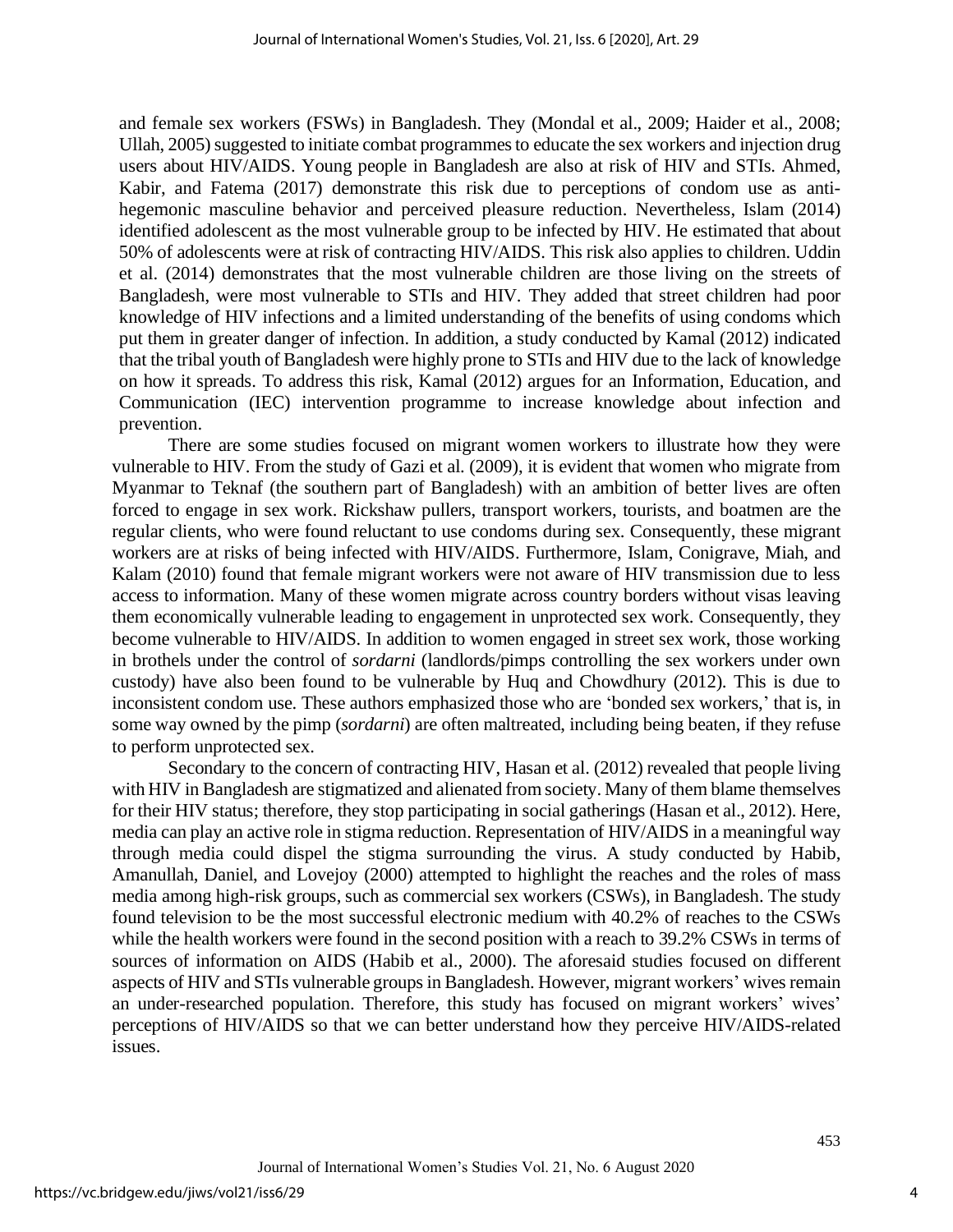#### **Theoretical Framework of the Study: The Health Belief Model (HBM)**

The HBM model commonly branded as a social cognitive model (1950) was developed by the US public health service. The model aims to explain why people fail to undertake precautionary health actions (Orji, Vassileva, & Mandryk, 2012; Rosenstock, 2005). This model has been also predominantly used to predict health behavior of people (Sheeran & Abraham, 1996). Rosenstock (2005) explained the HBM model with the combinations of perceived susceptibility, perceived seriousness, perceived benefits of taking action and barriers to take action and cues to action. In the present study, the HBM model is utilized to help understand the functions of vulnerability, including understanding whether a woman wants to avoid HIV infection, yet is unwilling to tell her husband who returned from abroad to go for HIV screening. She may feel personally vulnerable (perceived susceptibility) to a problem (of being infected by HIV) which can be potentially serious (perceived seriousness).

Alternatively, she may think of an action, such as asking her husband for HIV screening before coming to sexual contact, to manage the probable barriers (i.e. social stigma about screening HIV), which will ultimately be beneficial for her health through reducing the threat (perceived benefits of taking action and barriers to take action). If a woman can overcome the barriers and is ready to request her husband to go for HIV screening (she has taken an action), this is theoretically termed as 'cues to action' according to the HBM model. In addition, this model is frequently used to elucidate and foresee health risks related behavior. However, the best use of this model is fitted to predict a variety of preventive health behaviors such as sexual risk behavior. This theory mainly emphasizes two important notions such as (a) the desire to avoid illness (or if ill, to get well), and (b) the belief that a specific health action will prevent illness. Of the most used models in public health and health psychology in explaining the health behavior, the HBM provides the most appropriate theoretical framework in which the essence of the present study bases. For example, this study shows that some of the participants were aware of HIV infections and intended to suggest their husbands to go for HIV test. This kind of attitude can be explained by the notion of 'the desire to avoid illness.' In addition, they also envisioned suggesting that their husbands use condoms before getting the HIV test results in hand, which is linked to the idea that 'a specific health action will prevent illness.' In order to measure the applicability of this framework in analysing migrant workers' wives' perceptions/knowledge/practice regarding HIV, Chi-square  $(\chi^2)$  and Cramer's V coefficients were calculated.

#### **Methodology**

This explorative research used mixed methods consisted of both quantitative and qualitative approaches to explore migrant workers' wives' perceptions regarding HIV/AIDS in Bangladesh. The benefit of using mixed methods research is to increase the strengths and minimize the weakness of both quantitative and qualitative approaches in a single study (Johnson & Onwuegbuzie, 2004). In addition, Yeasmin and Rahman (2012), argued that triangulation of quantitative and qualitative approaches recruits 'a process of verification that increases validity by incorporating several viewpoints and methods. In the social sciences, it refers to the combination of two or more theories, data sources, methods or investigators in one study of a single phenomenon to converge on a single construct and can be employed in both quantitative (validation) and qualitative (inquiry) studies' (p.155). In fact, the great advantage of considering use of both of these approaches is that one approach (i.e. qualitative) can compensate another (i.e. quantitative) in a mixed methods study.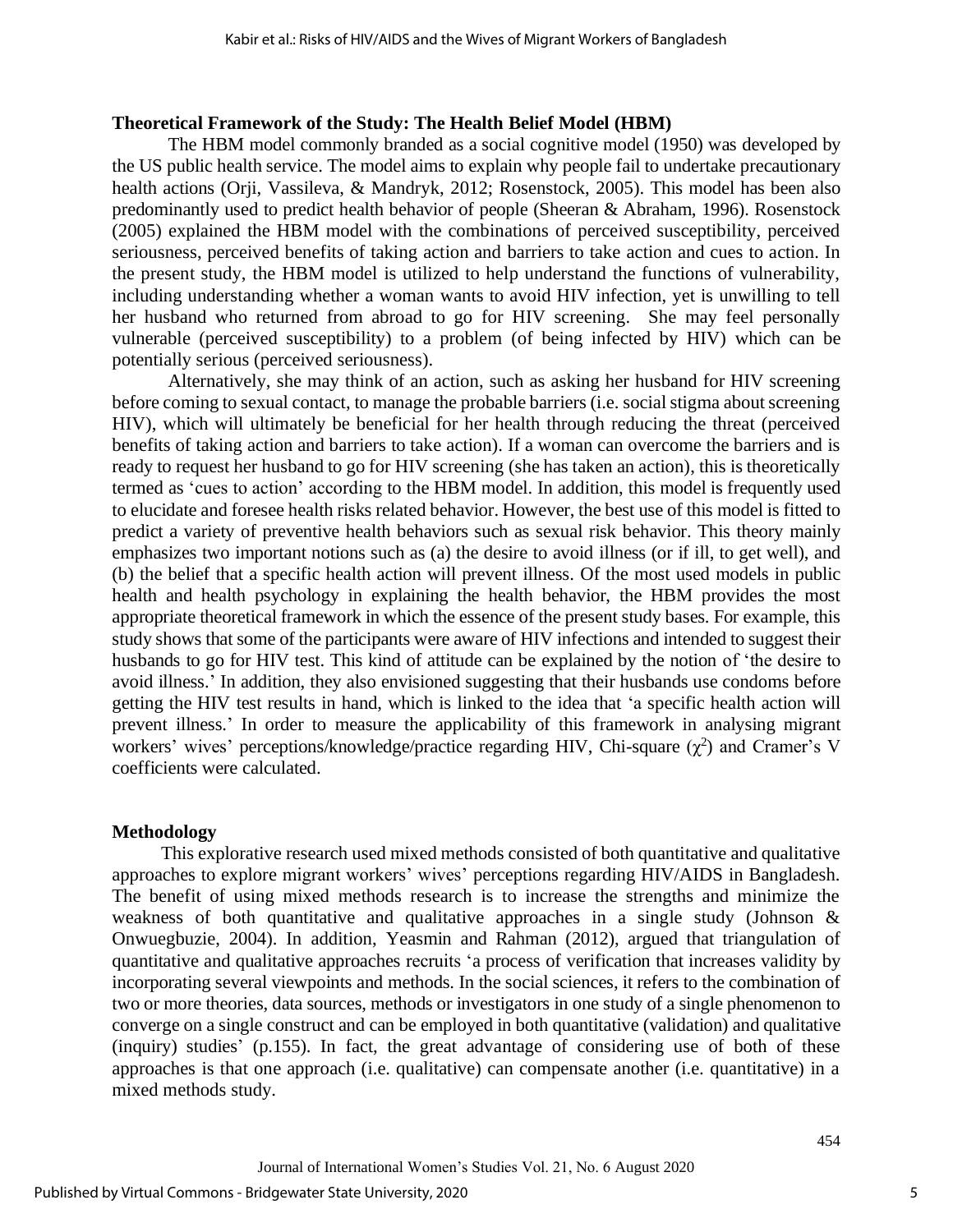The region in which this research took place is the Chattogram (previously known as Chittagong) region. This area has a large population that migrates for labour purposes with 32.5% (of the adult male population) engaging in this form of employment. Of those, 81.79% migrate to Middle Eastern countries for the labor work purpose (Bangladesh Bureau of Statistics, 2015). Within this division, the Cumilla district has the greatest number of men and women who migrate to Middle Eastern countries, which formed the basis for choosing the sub-district of this district. This research used purposeful and snowball sampling techniques to recruit the study populations inspired by Kabir, Maple, and Fatema (2018) and Kabir, Maple, Islam, and Usher (2019), who used the same techniques to access hard-to-reach populations when looking at the Rana Plaza survivors' current health and overall wellbeing status almost six years after the incident. The rationality behind using purposive sampling lies on the unavailability of a formal database containing the list of the wives of migrant workers residing at Chauddagram Upazila (sub-district) of Cumilla district. In addition, the sensitivity of the research topic and the fear culture of revealing information were also factors in discounting probability sampling in this context. The study participants were contacted by the second author (SRF), who originates from the study location (i.e. Chauddagram Upazila). Since she originated from Chauddagram Upazila, it was easier for her to reach the participants using the channel of close relatives. All interviews were conducted at a pre-arranged schedule in the yard of the participants' houses. No one was allowed to come to the interview place for privacy concern. The participants were provided with detailed descriptions of the aim and objectives of the research before commencing each interview. Written consent was taken from the participants before commencing the interviews.

Considering the social and cultural context of Bangladesh and to ensure comfortability of participants in talking about the research topic, the two female of authors SRF (who is a current female PhD student at the University of New England, Australia), and JA (completed Master's degree from the same institution) of this article conducted all interviews, as well as theorized with the HBM model by HK, SH, and SRF. Conducting the interviews by the female researchers indeed helped us to go into depth in our discussions with research participants.

Data were collected from January to March 2017 in two phases: In phase one, the quantitative phase of the study, the researchers conducted 122 interviews with migrant workers' wives who were residing in Chauddagram Upazila of Cumilla district under the Chattogram division, Bangladesh. A structured questionnaire was used for conducting the survey to obtain participants' and their husbands' socio-demographic information, their (i.e. wives of migrant workers) perceptions and knowledge of HIV and feeling of risk to be infected by HIV. The survey data were analysed using SPSS software (version 19) by HK and SH.

In the second phase, considering the sensitivity of the research, the researchers (SRF and JA) also conducted nine unstructured, in-depth interviews with migrant workers' wives as a part of the qualitative approach. Since the resultant interviews led to data saturation, no further participants were approached to participate. For building rapport with the participants, the in-depth interview started with general questions regarding participants' daily activity and overall lifestyle. Then open-ended questions were used to explore the topics of interest which included cultural barriers to talk to their husbands about HIV as well as requesting them for HIV screening upon return, social stigma and imposed fear/shyness around HIV infection and transmission. The interviews (i.e. in-depth interviews) were audio recorded, and the recordings were transcribed verbatim into Bangla and then translated into English by the first author, as well as analysed thematically. Following transcription, data were reviewed by the authors HK and SRF, and a thematic analysis (followed by the interpretative lens) was performed to identify the themes. Specific themes (which may consist of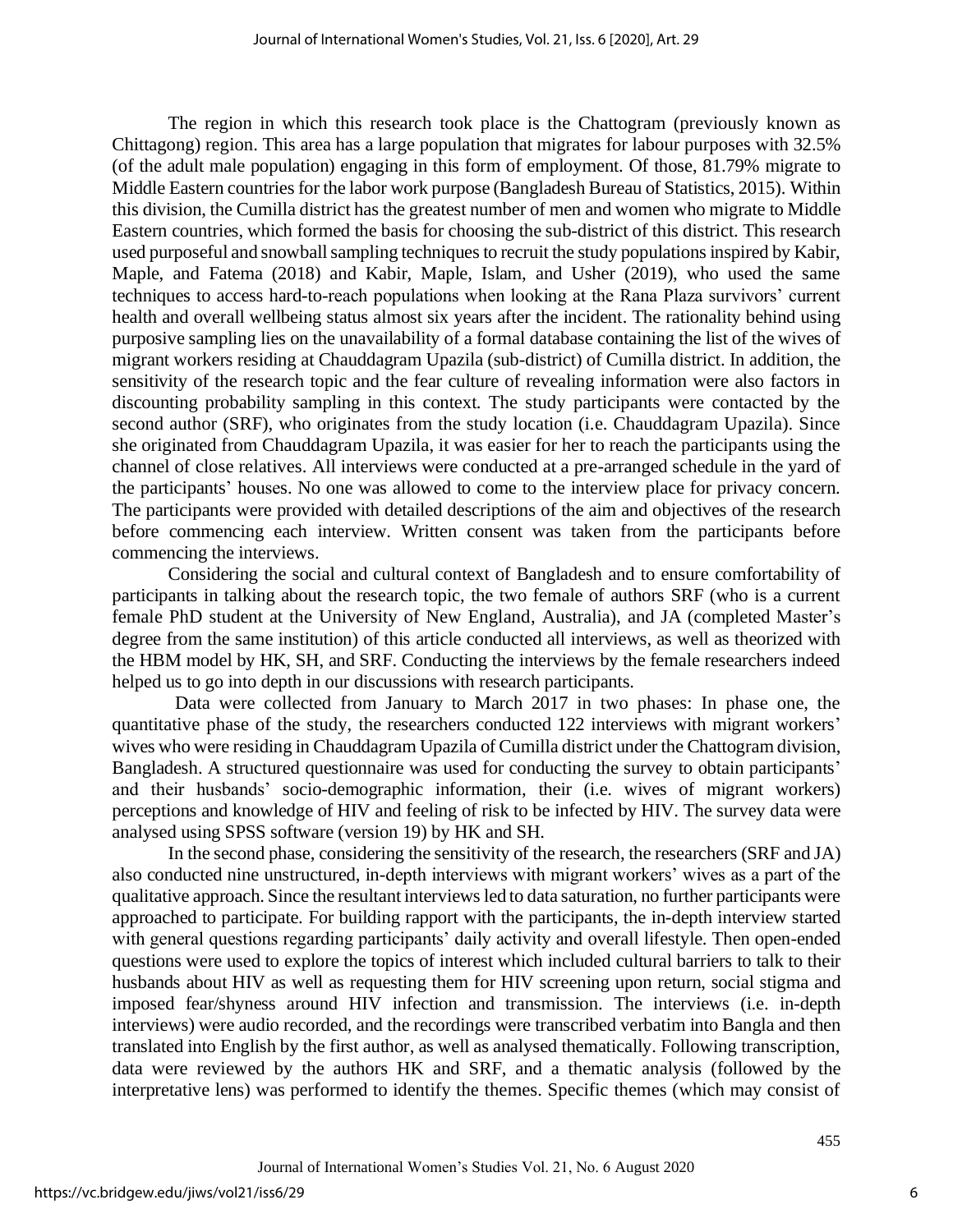words, sentences, phrases, paragraphs or even entire documents) are used to interpret the data obtained through the in-depth interviews. For ethical consideration, the real names of the participants are kept confidential.

# **Results**

#### *Findings from the quantitative studies*

The socio-demographic and economic profile reveals that half (50%) of the participants fall into the 18-23 age group, 8% were between the ages of 24-29 years old, 18 % were aged between 30-35 years old and 24% were aged 35 years old and above. The education profile showed that 63% of the participants had not reached secondary school level (class 6-10) and only 9% of participants had obtained a tertiary level of education. Therefore, the survey was read to participants who were illiterate (5%). Regarding the occupational status of the participants, 83% identified their occupation as 'housewife' (Table 1).

| Characteristics                      | Number | %          |
|--------------------------------------|--------|------------|
| Age (in years)                       |        |            |
| 18-23                                | 61     | 50         |
| 24-29                                | 22     | 18         |
| $30 - 35$                            | 10     | 8          |
| Above 35 years                       | 29     | 24         |
| <b>Total</b>                         | 122    | <b>100</b> |
| <b>Education Status</b>              |        |            |
| Illiterate                           | 6      | 5          |
| Can read & write only                | 34     | 28         |
| Primary level (class 1-5)            | 37     | 30         |
| Secondary level (class 6-10)         | 18     | 15         |
| Higher secondary level (class 11-12) | 16     | 13         |
| Tertiary level                       | 11     | 9          |
| <b>Total</b>                         | 122    | <b>100</b> |
| Occupation                           |        |            |
| Housewife                            | 101    | 83         |
| Teaching                             | 9      | 7          |
| Government service holder            | 5      | 4          |
| Non-government service holder        | 7      | 6          |
| <b>Total</b>                         | 122    | <b>100</b> |

#### **Table 1: Socio-demographic and economic profile of the participants (n=122)**

*\* Decimals were rounded according to SPSS (version 19)*

Table 2 shows that 64% of the migrant workers did not reach secondary school level (class 6-10) of education, while only 11% achieved a tertiary level of education. These results are almost similar to the study's main participants (migrant workers' wives). In the case of the migrant workers' country of work, 82% were working in the Middle Eastern countries such as Saudi Arabia, the United Arab Emirates, Kuwait, and Qatar, whereas only 10% were stationed in Malaysia and the remaining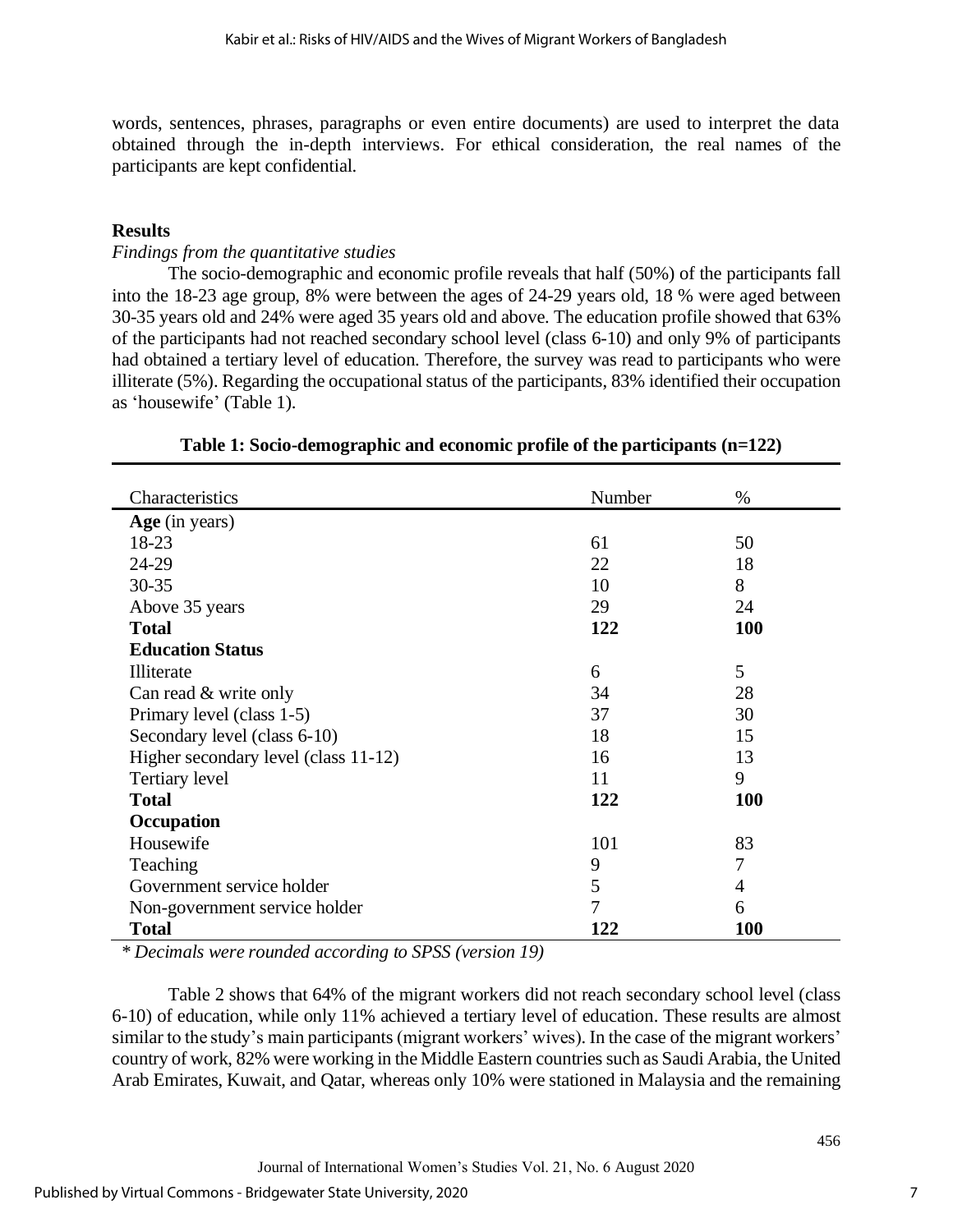8% were stationed in Italy. Data regarding the duration of stay of the participants' husbands shows that the majority, 42%, lived abroad for 6-10 years.

| <b>Educational</b> status                     | Number                   | $\%$       |
|-----------------------------------------------|--------------------------|------------|
| Illiterate                                    | $\overline{\mathcal{L}}$ | 6          |
| Can read & write only                         | 28                       | 23         |
| Primary level (class 1-5)                     | 43                       | 35         |
| Secondary level (class 6-10)                  | 21                       | 17         |
| Higher secondary level (class 11-12)          | 10                       | 8          |
| Tertiary level                                | 13                       | 11         |
| <b>Total</b>                                  | 122                      | <b>100</b> |
| <b>Country of work</b>                        |                          |            |
| Saudi Arabia                                  | 67                       | 55         |
| Malaysia                                      | 12                       | 10         |
| The United Arab Emirates                      | 16                       | 13         |
| Kuwait                                        | 6                        | 5          |
| Qatar                                         | 11                       | 9          |
| Italy                                         | 10                       | 8          |
| <b>Total</b>                                  | 122                      | <b>100</b> |
| Duration of husbands' overseas living stay in |                          |            |
| 1-5 Years                                     | 43                       | 35         |
| 6-10 Years                                    | 51                       | 42         |
| Over 10 years                                 | 28                       | 23         |
| <b>Total</b>                                  | 122                      | <b>100</b> |

**Table 2: Background information about the migrant workers**

*\* Decimals were rounded according to SPSS (version 19)*

#### *Awareness/knowledge/perception of HIV/AIDS*

An overwhelming majority (89%) said that they heard about HIV/AIDS where 85% had an understanding of how HIV/AIDS spreads. However, the study found a knowledge gap among the participants. For example, although 85% of the participants claimed they had knowledge on how HIV spreads, 10% of the participants perceived that the virus might transmit by physical contacts, such as hugging, 9% believed that sharing the clothes of a person living with HIV may transfer the virus and 5% thought that sweat could be a channel for HIV/AIDS transmission. These findings showed the misconceptions of the participants about the transmission of the virus. Additionally, a major portion of the participants (69%) believed that HIV/AIDS affected people should be managed by quarantining them, whereas 31% said that the affected people should be treated by maintaining social relationships. In terms of the most dominant sources of knowledge regarding HIV/AIDS, the mass media (such as radio, television, and newspaper) were reported mostly by 59%, while only 21% mentioned health workers as their information source (Table 3).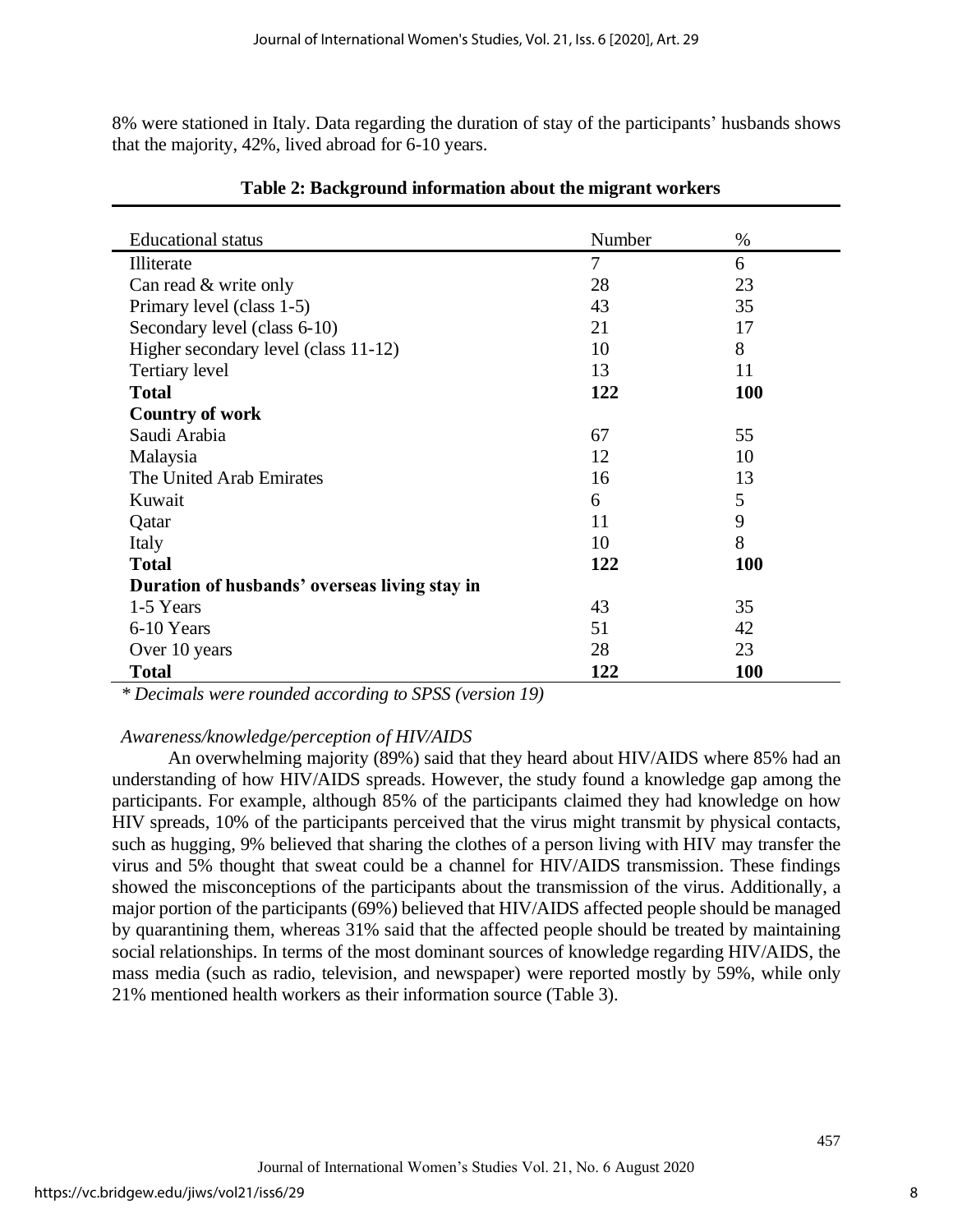| Have heard/shared about HIV/AIDS (n=122)                      | Number                   | $\%$ |  |  |  |  |
|---------------------------------------------------------------|--------------------------|------|--|--|--|--|
| Yes                                                           | 109                      | 89   |  |  |  |  |
| N <sub>o</sub>                                                | 13                       | 11   |  |  |  |  |
| Have knowledge on the ways HIV/AIDS spread (n=109)            |                          |      |  |  |  |  |
| Yes                                                           | 93                       | 85   |  |  |  |  |
| N <sub>o</sub>                                                | 16                       | 15   |  |  |  |  |
| Dominant sources of knowledge on HIV/AIDS (n=109)             |                          |      |  |  |  |  |
| Radio                                                         | 17                       | 16   |  |  |  |  |
| Television                                                    | 34                       | 31   |  |  |  |  |
| Newspaper                                                     | 13                       | 12   |  |  |  |  |
| <b>Book</b>                                                   | $\overline{\mathcal{L}}$ | 6    |  |  |  |  |
| Health worker                                                 | 23                       | 21   |  |  |  |  |
| Peer group                                                    | 9                        | 8    |  |  |  |  |
| Other                                                         | 6                        | 6    |  |  |  |  |
| Perception of the mode of HIV/AIDS transmission (n=93)        |                          |      |  |  |  |  |
| Polygamy                                                      | 13                       | 14   |  |  |  |  |
| By hugging & touching HIV patients                            | 9                        | 10   |  |  |  |  |
| Homosexuality                                                 | 4                        | 4    |  |  |  |  |
| Transfusing blood of HIV infected people                      | 7                        | 8    |  |  |  |  |
| Using the same syringe among the drug addicts                 | 6                        | 6    |  |  |  |  |
| Using used clothes of HIV infected patients                   | 8                        | 9    |  |  |  |  |
| From sweating                                                 | 5                        | 5    |  |  |  |  |
| By unprotected sexual intercourse                             | 22                       | 24   |  |  |  |  |
| By performing sex with sex worker                             | 16                       | 17   |  |  |  |  |
| Others                                                        | 3<br>3                   |      |  |  |  |  |
| Opinion on how HIV affected people should be treated $(n=93)$ |                          |      |  |  |  |  |
| By quarantine                                                 | 64                       | 69   |  |  |  |  |
| By maintaining social relationship                            | 29                       | 31   |  |  |  |  |

#### **Table 3: Participants' knowledge on HIV/AIDS transmission**

*\* Decimals were rounded according to SPSS (version 19)*

As described in Table 4, 61% of the participants believed that their husbands would not be involved in unsafe sexual contact during their stay abroad. It is to be noted that instead of using 'illegal sexual contact,' the researchers intentionally used 'unsafe sexual contact' to decrease response bias. This response was consistent with their next item response, as 66% felt no risks of contracting HIV/AIDS upon their husbands' return. Another interesting finding is that 91% did not recommend their husbands seek HIV/AIDS screening upon their return. Of this 91%, one-fourth (25%) believed that there was a risk of contracting HIV through sexual intercourse with their returned spouses.

Our study found that 48% of the participants had no intention of asking nor had any interest in asking their husbands to use a condom, indicating that sexual intercourse is still male dominated where the women have fewer voices and choices. This could also be a reflection on the lack of awareness and lack of protective policies. In many countries, populations who are vulnerable do not have enough access to social protection and health services because of laws, regulations, policies, norms and practices that are vested on moral judgment instead of the principles of human rights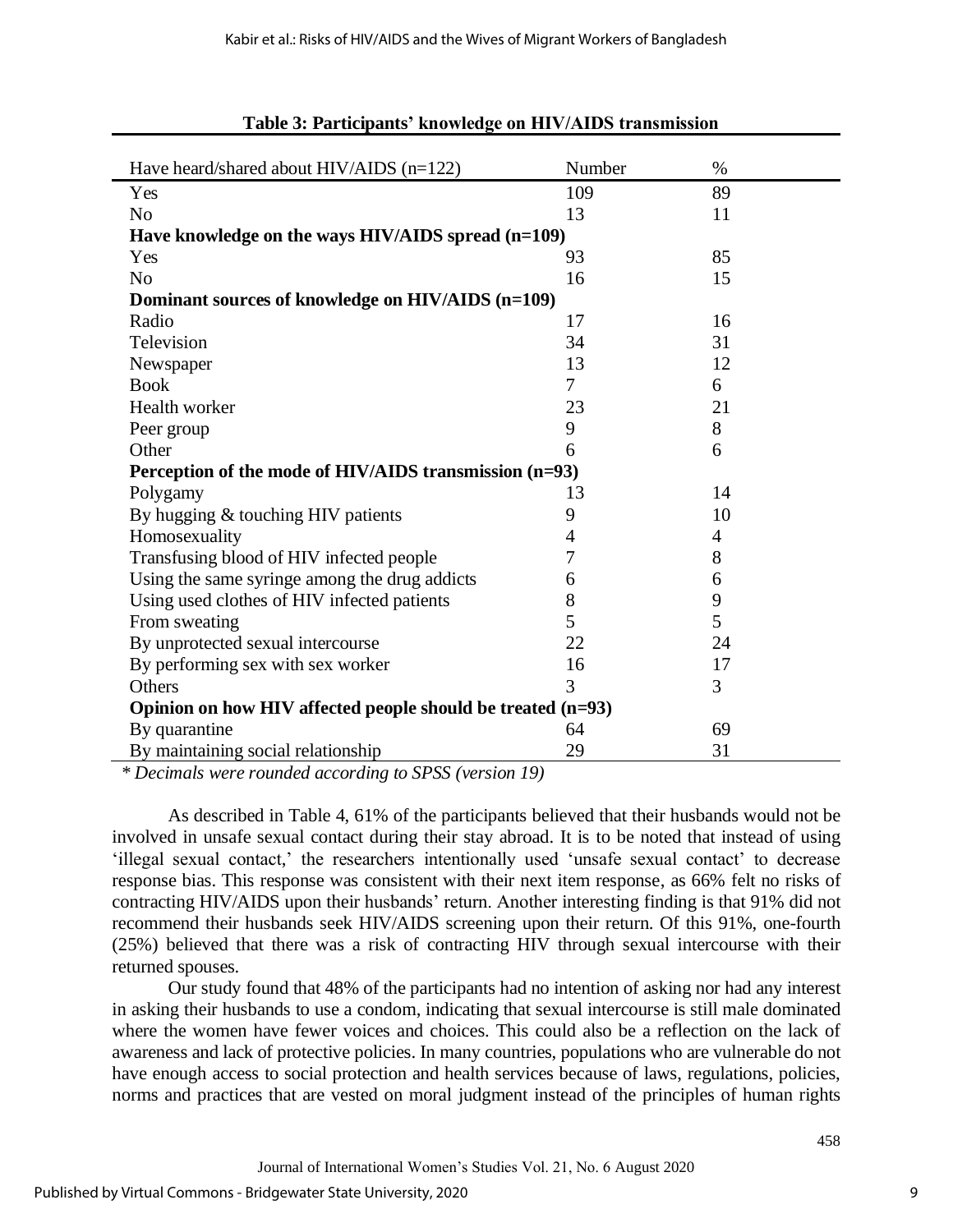(UNAIDS, 2014). Moreover, norms of hegemonic masculinity, such as preference of men not to use condom during sexual intercourse because they perceive 'condoms' as the barrier to have real sexual pleasure, may influence high risk behavior by men, which result in the women being more vulnerable (Ahmed et al., 2017). Lastly, if the participants perceived themselves as vulnerable of being infected by HIV upon their husbands' return, a significant number of participants (41%) noted that they had no idea how to reduce the potential risks. However, 21% of the participants did mention that if their husbands (upon return) do *tawba* (religious corrections), they believed that the risk of HIV infection by their husbands could be reduced.

| <b>Table 4.</b> Farticipatity perceptions on the chances of being infected by TIFV/AIDS                                   |        |      |  |  |
|---------------------------------------------------------------------------------------------------------------------------|--------|------|--|--|
| Perceptions of husbands' chances of having unsafe                                                                         |        |      |  |  |
| sexual contact with other women while living in                                                                           | Number | $\%$ |  |  |
| abroad $(n=122)$                                                                                                          |        |      |  |  |
| Husbands' chances of being involved in unsafe sexual activity while staying abroad                                        |        |      |  |  |
| Yes                                                                                                                       | 31     | 25   |  |  |
| N <sub>o</sub>                                                                                                            | 74     | 61   |  |  |
| Sometimes                                                                                                                 | 17     | 14   |  |  |
| Feeling of risk of being infected by HIV/AIDS due to sexual intercourse upon                                              |        |      |  |  |
| husbands' return from abroad $(n=93)$                                                                                     |        |      |  |  |
| Yes                                                                                                                       | 23     | 25   |  |  |
| N <sub>o</sub>                                                                                                            | 61     | 66   |  |  |
| Sometimes                                                                                                                 | 9      | 9    |  |  |
| Intention to suggest husbands for HIV/AIDS screening upon their returning from abroad (n=93)                              |        |      |  |  |
| Yes                                                                                                                       | 6      | 6    |  |  |
| N <sub>0</sub>                                                                                                            | 84     | 91   |  |  |
| Sometimes                                                                                                                 | 3      | 3    |  |  |
| Availability/Accessibility of condom $(n=122)$                                                                            |        |      |  |  |
| Yes                                                                                                                       | 25     | 21   |  |  |
| N <sub>o</sub>                                                                                                            | 87     | 71   |  |  |
| Sometimes                                                                                                                 | 10     | 8    |  |  |
| Intention to ask husbands to use a condom during sexual intercourse $(n=122)$                                             |        |      |  |  |
| Yes                                                                                                                       | 35     | 29   |  |  |
| N <sub>o</sub>                                                                                                            | 59     | 48   |  |  |
| Sometimes                                                                                                                 | 28     | 23   |  |  |
| Opinion on how risks (if there is any doubt) of being infected can be reduced upon the return of<br>the husbands $(n=93)$ |        |      |  |  |
| By creating consciousness<br>among the husbands<br>regarding HIV/AIDS infections through media                            | 23     | 25   |  |  |
| communications                                                                                                            |        |      |  |  |
| Taking initiative by the government for mandatory HIV<br>test for the husbands immediate after returning from<br>abroad   | 12     | 13   |  |  |
| Through religious correction (tawba)                                                                                      | 20     | 21   |  |  |
| Don't know                                                                                                                | 38     | 41   |  |  |
| Opinion on the failure of available Bangladeshi media to create awareness of HIV infections<br>$(n=122)$                  |        |      |  |  |

**Table 4: Participants' perceptions on the chances of being infected by HIV/AIDS**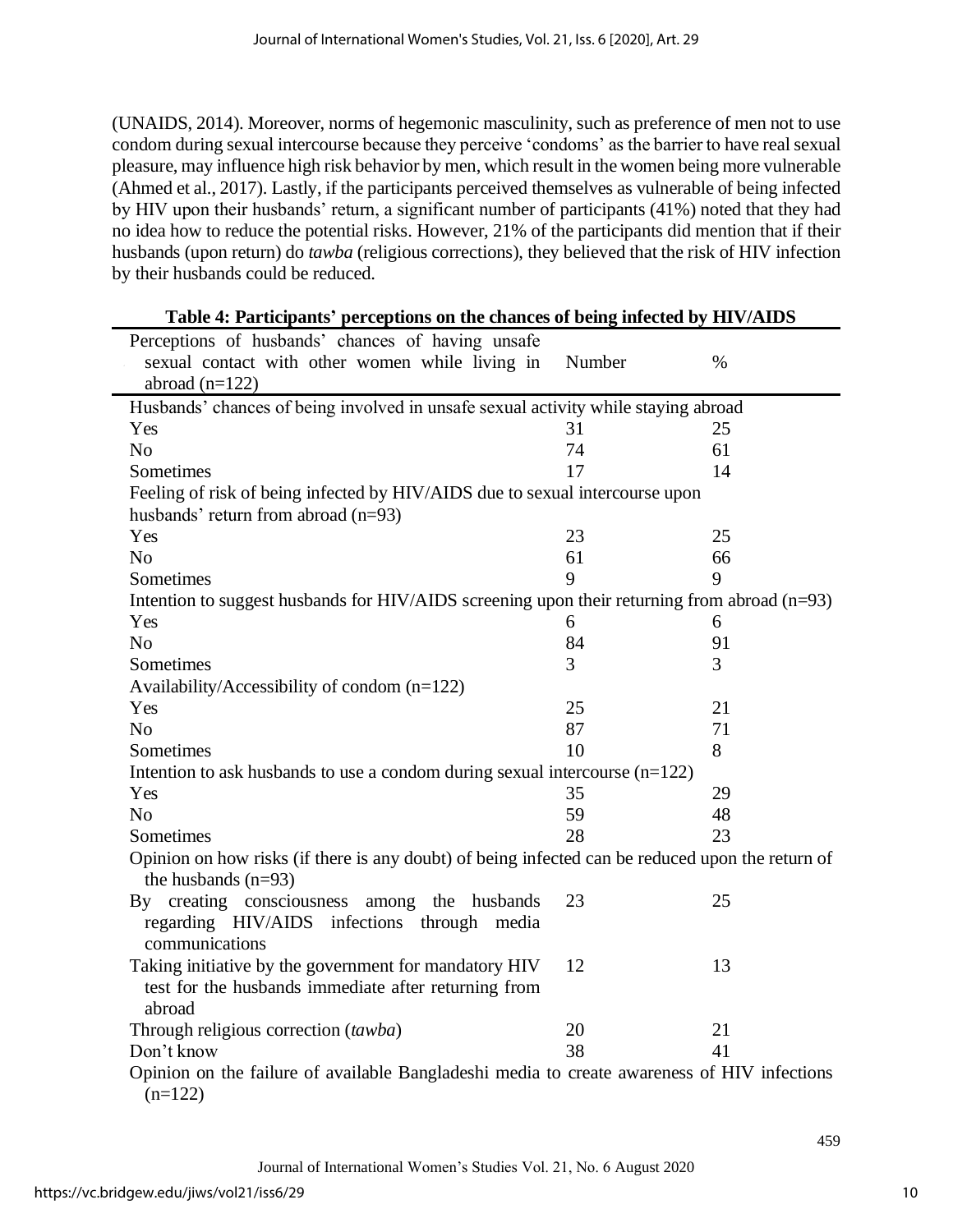| Yes<br>77 63                                 |                                                                                   |      |   |
|----------------------------------------------|-----------------------------------------------------------------------------------|------|---|
| No                                           |                                                                                   | – ⊥  |   |
| Sometimes                                    |                                                                                   | ـ ــ | ້ |
| $\sim$ $\sim$ $\sim$ $\sim$ $\sim$<br>$\sim$ | $\sim$ $\sim$ $\sim$ $\sim$<br>$\sim$ $\sim$ $\sim$ $\sim$ $\sim$<br>$\mathbf{r}$ |      |   |

*\* Decimals were rounded according to SPSS (version 19)*

Although 59% of the participants mentioned media as their main information source (Table 3), 63% pointed towards media's failure in making them aware of HIV/AIDS. This result has a significant implication on the role of media in forming campaigns to increase awareness about HIV/AIDS.

#### **Bivariate analysis**

To understand the associations and significance of HIV/AIDS awareness and educational status, the role of media, the duration of husbands' staying abroad and access to information were measured as well as analysed by Chi-square and Cramer's V tests (Table 5).

| Table 5: Summary tables of Chi-square $(\chi^2)$ and Cramer's V on awareness of HIV/AIDS |
|------------------------------------------------------------------------------------------|
| and independent variables                                                                |

| Independent variables                          | <b>HIV</b> awareness                             |                                                                 |                                                               |
|------------------------------------------------|--------------------------------------------------|-----------------------------------------------------------------|---------------------------------------------------------------|
|                                                | &<br>Hearing<br>sharing about<br><b>HIV/AIDS</b> | Knowledge<br><sub>on</sub><br>how<br><b>HIV/AIDS</b><br>spreads | Feeling<br>of<br>risk<br>being infected by<br><b>HIV/AIDS</b> |
| <b>Educational</b> status                      | $\gamma^2$ = 49.65***<br>$df=2$                  | $\chi^2 = 56.75***$<br>$df = 4$                                 | $V = .59$                                                     |
| Role of media                                  | $\chi^2 = 28.12$ ***<br>$df = 2$                 | $V = 45$                                                        | $\chi^2$ = 31.93***<br>$df = 4$                               |
| Husbands' long duration<br>of living in abroad | $V = 29$                                         | $\chi^2 = 9.36^*$<br>$df=4$                                     | $\chi^2$ = 43.03***<br>$df=4$                                 |
| Access to information                          | $\chi^2 = 23.18$ ***<br>$df = 2$                 | $V = 53$                                                        | $\chi^2 = 51.52$ ***<br>$df = 4$                              |

*[For χ<sup>2</sup> : \*P < .05, \*\*P < .01, \*\*\*P < .001; for Cramer's V: below .10=weak relationship, .10 to .30=moderate relationship, above .30=strong relationship]* 

Bivariate analysis shows that the educational status of the participants is significantly related to the chances of hearing (from different sources) and sharing information (with husband) about HIV/AIDS infections  $[\chi^2(2)=49.65]$ , and having knowledge on the ways of spreading HIV/AIDS [ $\chi^2(4)$ =56.75]. Moreover, the result from Cramer's V coefficient indicates the strong association between participants' education level and awareness of risks to contract HIV/AIDS. The results suggest that education is one of the prime factors that can increase the level of awareness of HIV/AIDS. The second hypothesis regarding the husbands' long period of staying abroad and increasing the possibility of their wives to be infected by HIV/AIDS were also found to be significantly correlated. However, husbands' period of staying abroad was found to be moderately associated with hearing and sharing about HIV/AIDS (Cramer's *V*=.29).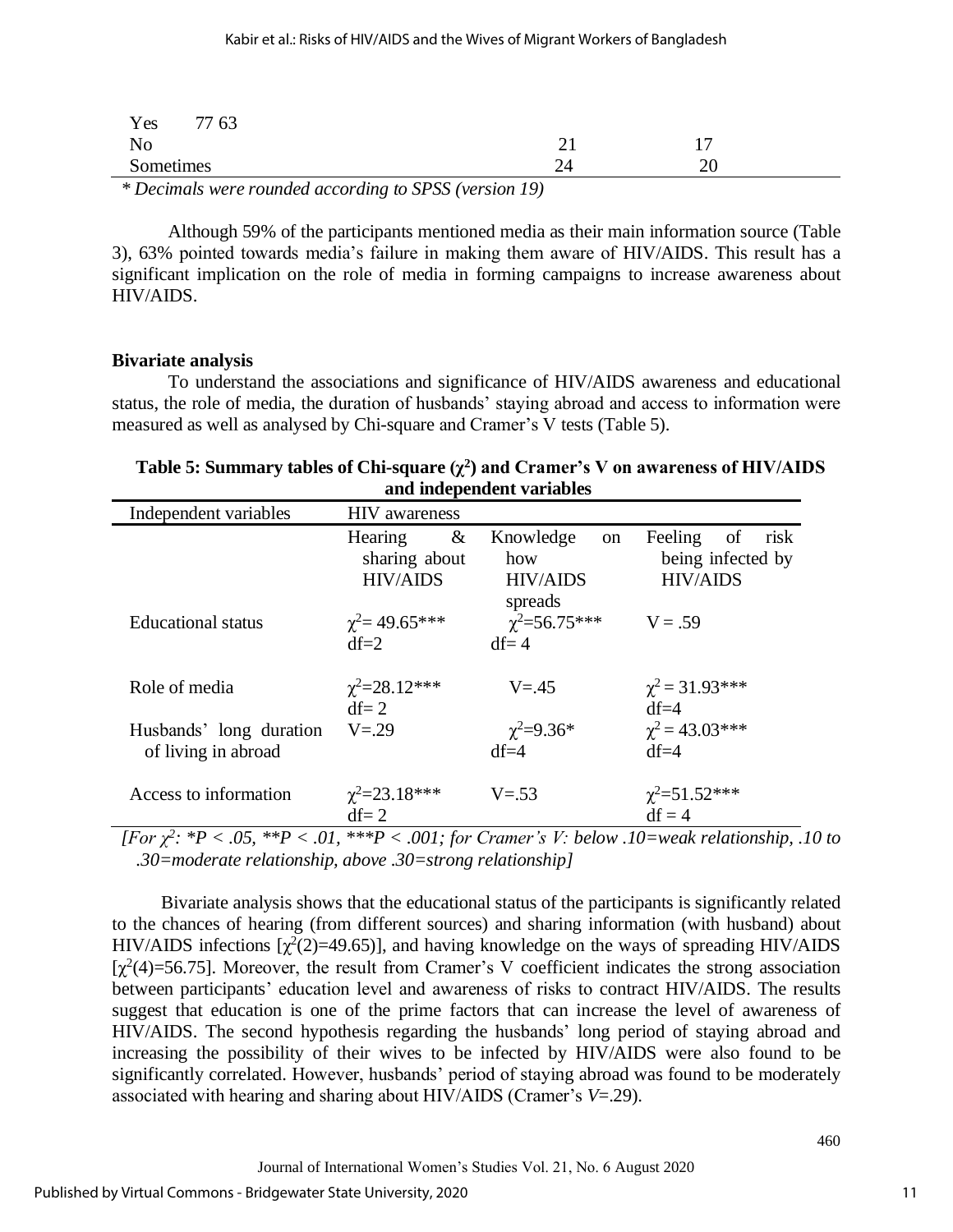The third hypothesis assumed that more access to information regarding HIV/AIDS infections has a significant association with hearing and sharing attitudes between husband and wife about this issue and their feeling of risks. The result was consistent with the hypothesis, hearing about HIV/ AIDS,  $\chi^2(2) = 23.18$ , feeling of risk being infected by HIV/AIDS,  $\chi^2(4)=51.52$ . It is concluded that access to information has a positive association with HIV/AIDS awareness that helps to ensure more sharing attitudes between husband and wife on HIV/AIDS. The result also shows a strong association between access to information and knowledge on how HIV/AIDS spreads, Cramer's *V*=.53. Finally, the fourth hypothesis assumed that there is a positive association between the quantity of the media message and the awareness level of HIV/AIDS. The result of the chi-square test was found statistically significant, hearing and sharing about HIV/AIDS,  $\chi^2(2) = 28.12$ , feeling of risk being infected by HIV/AIDS,  $\chi^2(4)=31.93$ . Thus, it can be interpreted that the amount of media messages on HIV/AIDS were exposed to the participants' positive awareness on HIV/AIDS. The study has applied descriptive statistics to measure how the wives of migrant workers perceived HIV/AIDS apart from understanding the applicability of the HBM framework in the context of Bangladesh by testing the hypotheses. Overall, the test result shows that all four hypotheses were found statistically significant.

#### **Findings from the qualitative studies**

Table 6 shows the characteristics of nine participants who were purposively chosen for the in-depth interviews. Only one participant (A) had completed a tertiary level of education. Three participants (F, H, and I) had completed higher secondary (class 11-12) level of education. Similarly, three of the participants  $(A, H, \& I)$  were engaged in different professions such as banker, primary school teacher and NGO worker, respectively, at the time of interview. The rest of the participants identified as housewives. Two participants (B, E) did not perceive any risk coming into sexual contact with their husbands upon their return, which indicates that they do not perceive the risks of contracting HIV and the benefit of remaining safe from HIV infections. Consequently, facing barriers (such as talking about HIV with their husbands and requesting their husbands to undertake HIV screening after returning from abroad) and cues to action (i.e. using the condom during sexual intercourse and remaining abstinent before undergoing HIV screening) are not applicable for them. Only two participants (A and I) mentioned facing a limited barrier in taking action or cues to action, however, they were determined to overcome the barriers in performing the action (i.e. participants A and I were found adamant to request their husbands for HIV screening before sexual contacts upon their return). Five participants noted that they will face barriers in terms of talking to their husbands about HIV as well as taking action to remain safe.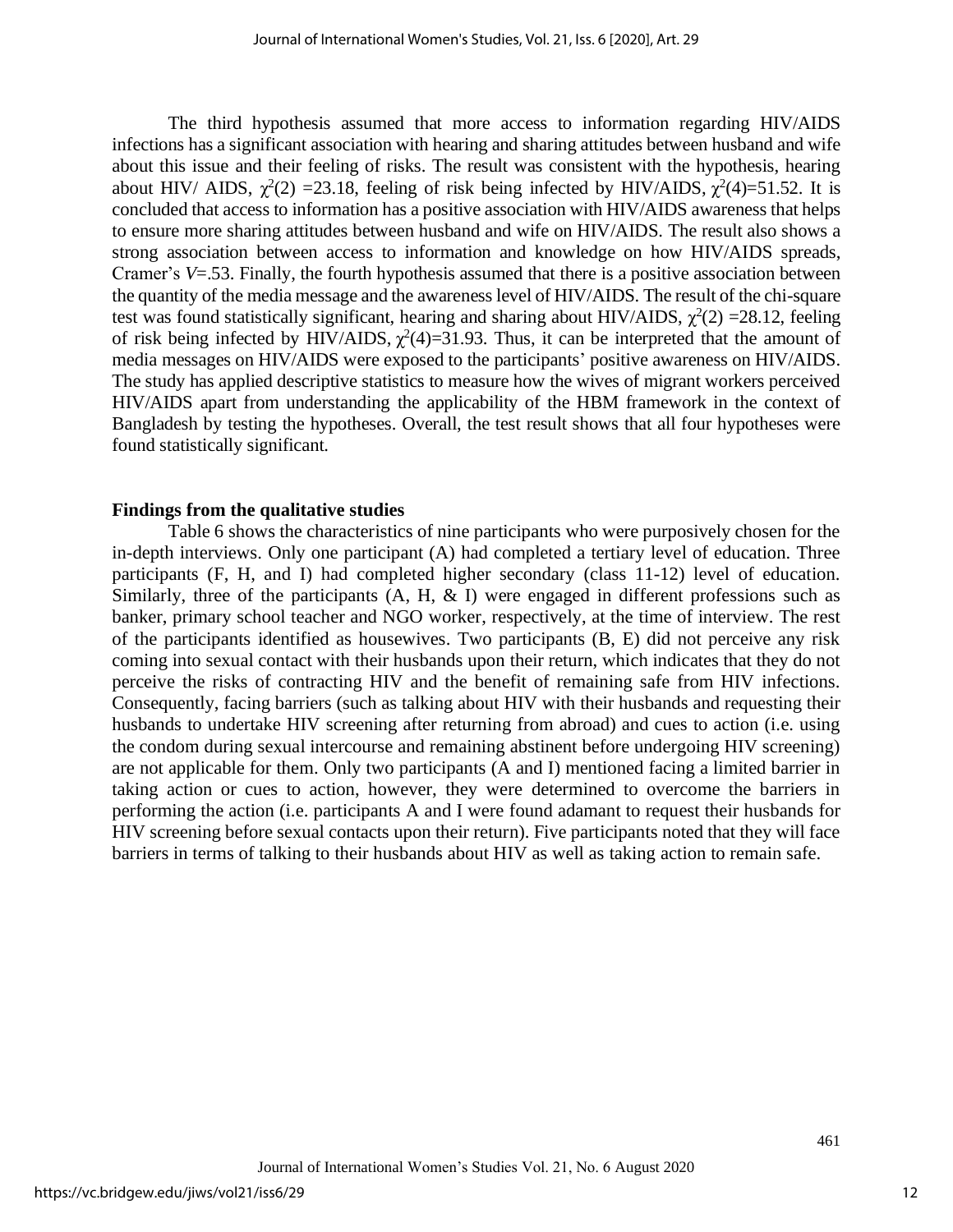| Parti<br>$C-$ | Ag<br>e | Completion the<br>of<br>level | Current job<br>status        | Feelin<br>of<br>g | Perceive<br>d  | Facing<br>barri | Cues<br>to     |
|---------------|---------|-------------------------------|------------------------------|-------------------|----------------|-----------------|----------------|
| ip            |         | education                     |                              | risks             | benefi         | ers             | acti           |
| an            |         |                               |                              |                   | ts             |                 | <sub>on</sub>  |
| t             |         |                               |                              |                   |                |                 |                |
| A             | 37      | Tertiary                      | <b>Banker</b>                | Yes               | Yes            | Limite<br>d     | Yes            |
| B             | 21      | Primary                       | Housewife                    | N <sub>o</sub>    | N <sub>o</sub> | N/A             | N/A            |
| $\mathcal{C}$ | 33      | Primary                       | Housewife                    | Yes               | Yes            | Yes             | N <sub>0</sub> |
| D             | 26      | Secondary                     | Housewife                    | Yes               | Yes            | Yes             | N <sub>0</sub> |
| E             | 22      | Can read<br>and<br>write only | Housewife                    | N <sub>o</sub>    | N <sub>o</sub> | N/A             | N/A            |
| $\mathbf{F}$  | 29      | Higher<br>secondary           | Housewife                    | Yes               | Yes            | Yes             | N <sub>0</sub> |
| G             | 30      | Higher<br>secondary           | Primary<br>school<br>teacher | Yes               | Yes            | Yes             | N <sub>0</sub> |
| H             | 24      | Secondary                     | Housewife                    | Yes               | Yes            | Yes             | N <sub>0</sub> |
| I             | 27      | Higher<br>secondary           | Works in an<br><b>NGO</b>    | Yes               | Yes            | Limite<br>d     | Yes            |

### **Table 6: Characteristics of the participants participated in the in-depth interviews by age, level of education, current job status, feeling of risks, perceived benefits, facing barriers, and cues to action**

#### **Discussion**

From the quantitative phase of the study, it was found that only 9% of the participants completed a tertiary level of education, while a significant number (30%) completed the primary school level of education. The alarming situation is that 28% of the participants could read and write only. It is disquieting because the bivariate analysis (Table 5) showed that less educated migrant workers' wives were more vulnerable to HIV/AIDS transmission. One of the participants who was chosen for the in-depth interviews made the correlation between education and chances to be infected by HIV infections clearer. Participant A (age 37, completed the tertiary level of education, currently employed as a banker) said:

My husband is currently living in Malaysia. I must tell him to go for the HIV test upon return. It is true that asking my husband to go for HIV test would be a tough job for me since our family and the society do not accept the whole issue around HIV screening procedure easily. I might have the risk of being told by my husband whether I do trust him or not (A, Banker).

Being educated, participant A showed the courage of asking her husband to go for HIV screening (which means that she perceived the benefits of taking action, and she was also serious about it) if she feels that her husband could have sexual contact with other women while staying abroad. She also mentioned potential familial and social barriers (perceived barriers) regarding this.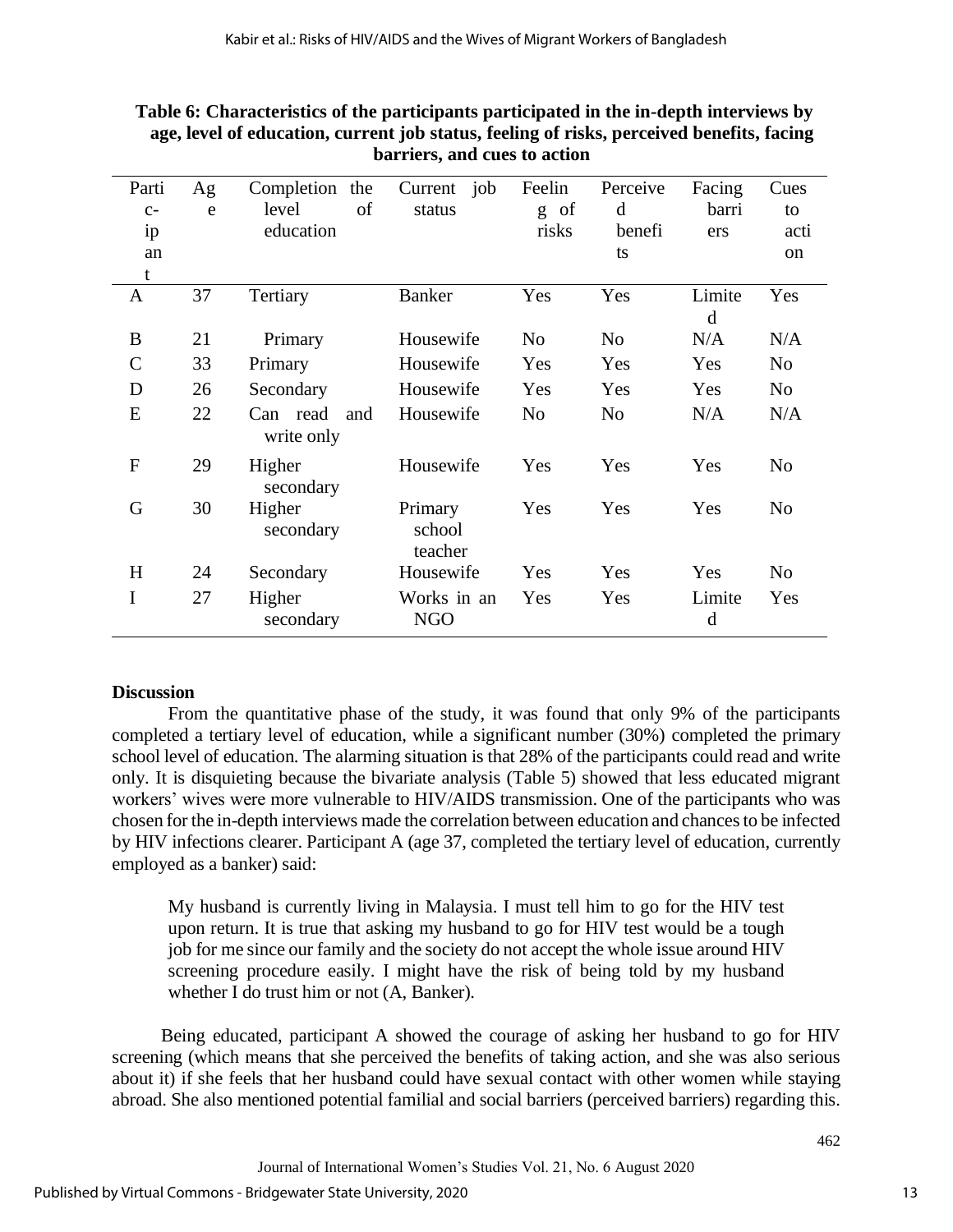Finally, she was determined about taking action (cues to action) by asking her husband to go for HIV screening after his return. Consequently, she is less vulnerable to be infected with HIV. On the other hand, participant B (age 21, completed a primary level of education, housewife) stated,

I did not hear anything about HIV/AIDS before. Therefore, I am scared of sharing anything about this virus with my husband even over the phone. I trust my husband (B, Housewife).

Participant B does not feel the risk of contracting HIV (from HBM perspective, she did not perceive the risk of being infected) because she has limited knowledge regarding HIV and how this virus is contracted and spread. In this case, if her husband carries HIV then she is under threat of contracting HIV as she mentioned that she trusted her husband. As she has only completed primary school level of education, therefore, she may not have had the opportunity to learn about HIV in an official capacity.

Another interesting aspect of the study was related to the occupational status of the wives of the migrant workers. In terms of occupation, 83% of the participants were housewives while only 7%, 4%, and 6% were primary school teachers, government service holders, and non-government service holders, respectively. It is worth noting that since an overwhelming majority of the participants were housewives, they might have a lack of access to information regarding HIV. For example, Participant C (age 33, completed primary school level of education, housewife) explained why she would not be able to ask her husband to go for HIV screening upon his return from abroad:

I am a housewife, fully dependent on my husband's income. If I ask my husband for HIV screening upon return, he would definitely react to it and I fear to be divorced (C, Housewife).

When undertaking this survey, the researchers found that 35% of the participants' husbands were staying abroad for 1-5 years, 42% for 6-10 years and 23% reported that their husbands were away from home for more than 10 years. Based on this information, the researchers constructed the important hypothesis that migrant workers' long period of working abroad increases the chances of their wives contracting HIV. This hypothesis was found to be statistically significant. It was postulated that staying abroad for such a substantial amount of time may increase the chances of the migrant workers engaging in extramarital sexual contact with paid sex workers. Since sex is a biological demand, both men and women have equal chances to be engaged in extramarital sexual activities. The concerning fact is that the migrant workers, potentially being less aware of HIV, have a greater chance of choosing to perform unsafe sex (i.e. without protection such as a condom), which puts them more at risk. Participants D, E, and F are highly vulnerable to HIV as they were unsure whether their husbands had unprotected sexual contact while living abroad. In this case, both husbands and wives are at risk of contracting HIV. Participant D (age 26, completed the secondary level of education, housewife) spoke about this concern:

Yes, sometimes I think that my husband might have the experience of having sex with other women in abroad because of being away from me for more than 8 years. But I have no idea whether he performs unsafe sexual activity (she mentioned about using the condom). Although I have heard about HIV, I think I will not able to talk to him about this issue because my husband will suspect me (D, Housewife).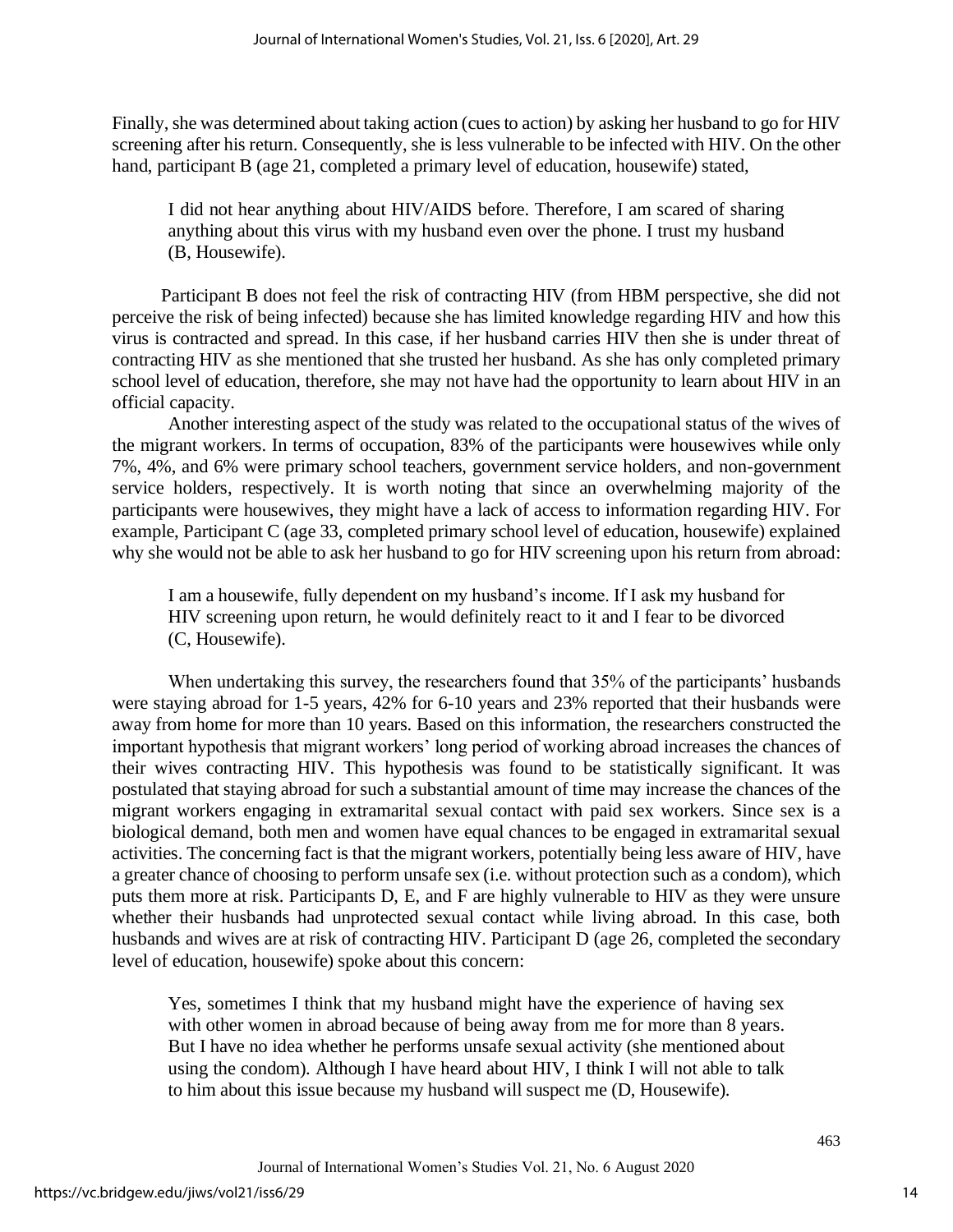Besides, the educational qualification of the migrant workers can be considered as an important indicator for the health safety of both husbands and wives. The research shows that the overwhelming majority of the participants' husbands (35%) have completed the primary level of education and only 11% of them are found whose husbands have completed the tertiary level of education. Knowing about HIV/AIDS and other STIs doesn't necessarily require higher educational qualifications; however, consciousness about HIV/AIDS among the participants as well as their husbands is required for maintaining a safe sexual union. The study shows that 29% of migrant workers are either illiterate or can read and write only. They can't read the book, leaflet, poster, and newspaper either. Thus, it can be argued that wives of these migrant workers are more vulnerable to HIV rather than other literate migrants. The participant E (age 22, can read and write only, housewife) whose husband did not have any formal education narrated:

My husband came last year for 3 months leave. I think my husband did not know about HIV. Since he preferred not to use the condom, I could not request for it. Yes, sometimes I think he might have sexual relationships with other women there. As he does not know anything about HIV, he may be infected by HIV (E, Housewife).

Moreover, the participant F (age 29, completed higher secondary level of education, housewife) shared:

To the best of my knowledge, my husband has heard about HIV/AIDS, but he never talked to me about this. Both of us felt shy to talk about this virus. Sometimes, I think I should talk to him, I do not feel confident to talk. He may misunderstand me (F, Housewife).

The study reveals that the majority of the participants (89%) have heard of HIV/AIDS. However, it can be argued that 11 % of the participants are at a higher risk due to the lack of knowledge about this virus. While the majority of the participants have heard about the virus, they lack correct knowledge about how HIV spreads. When the participants were asked about the process of how HIV/AIDS spreads, 24% of the participants believed that HIV could be transmitted via hugging, sharing clothes and sweat of the person living with HIV. These responses can be interpreted as knowledge gaps/misconceptions prevailing in the cognitive level among the participants. This finding is comparable to a research conducted by Aryal et al. (2016) in Nepal, which shares some similarities to Bangladesh regarding migration patterns. The study indicated that a significant number of the participants mentioned mosquito/fly bites, sharing the same clothes, toilet and kissing as the medium for HIV transmission (Aryal et al., 2016).

Even though some participants had proper knowledge about HIV, they mentioned they fear being physically assaulted if they talk to their husbands about the virus. Participant G (age 30, completed higher secondary level of education, primary school teacher) explained why she could not ask her husband to go for HIV screening upon his return:

My husband came to Bangladesh from Italy after 6 years. I wanted to ask him whether he had any kind of unsafe sexual relationship with any women there. But I could not ask because he may not expect/welcome this sort of question from me. More even, I had the chance to be assaulted physically by him (G, Primary School Teacher).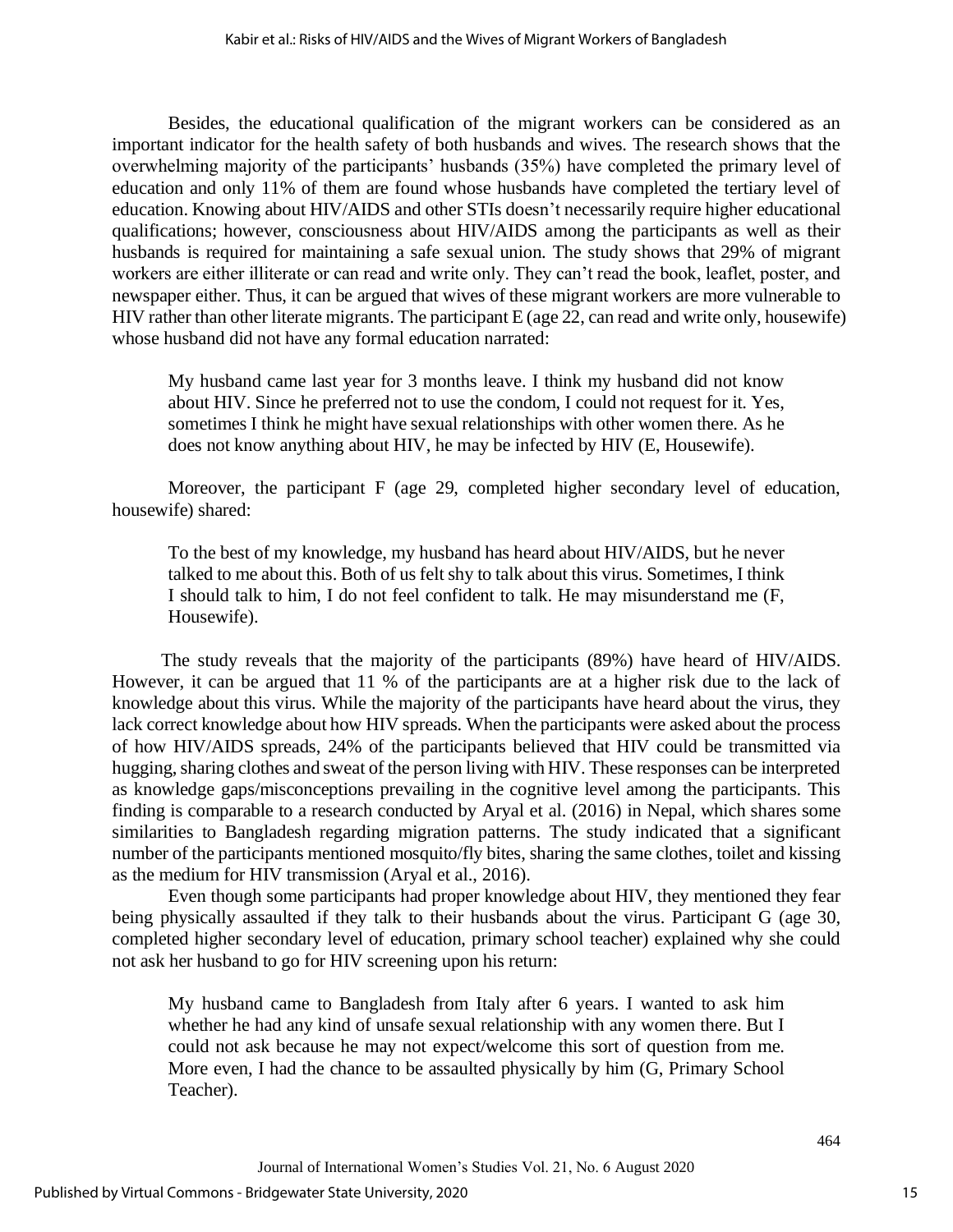The study indicates that mass media such as television, radio and newspaper is the dominant sources of HIV/AIDS information for the participants. It is worth noting that the majority of the participants (31%) heard about this virus from television. A similar finding was revealed in a study conducted by Habib et al. (2000) where they found that 40.2% of the commercial sex workers received information on HIV from television. Since interventions through mass media may be useful in reducing the lack of knowledge on HIV/AIDS globally, because of the possibility of reaching a wider audience effectively (LeCroix, Snyder, Huedo-Medina, & Johnson, 2014), we postulate that television, as an audio-visual medium should be used to bring awareness to the people of Bangladesh. Participant H (age 24, completed the secondary level of education, housewife) shared her source of knowledge on HIV/AIDS:

Yes, I have seen an advertisement regarding HIV/AIDS on television. The advertisement was not so clear to me. I guess it is a serious virus. However, the ways it transfers and what to do to remain safe was not flawless to me. As no family members talk about HIV, I do not know too much about it. HIV is treated as a hidden disease (*gopon rog*) in our society. I would say if HIV is harmful and life-threatening then all of us should talk about it more openly (H, Housewife).

Therefore, media's active role should be encouraged with an aim to spread relevant and necessary information about how HIV/AIDS transmits and how vulnerable people can be protected. Additionally, educational institutions should be the starting point to make these rural and disadvantaged women aware of HIV/AIDS. However, it is quite unfortunate that students are not being taught in classrooms about how HIV spreads and ways of protecting their lives by overcoming their feelings of embarrassment/shyness. One of the participants reflected on her school life and reported that teachers usually avoided teaching the HIV/AIDS and STIs related chapter of the textbook. Instead, the teachers suggested they read the chapter by themselves at home. Participant I (age 27, completed higher secondary level of education, currently working in an NGO) said that:

During my school life, I found my teachers reluctant to teach on the HIV and STIs chapters. Moreover, the curriculum on HIV/AIDS is not enough and well designed to make us clear what this disease really means and in which possible ways it can spread/transmit (I, NGO Worker).

Talking about HIV is mostly taboo within the familial atmosphere due to the conservative nature of Bangladeshi society. There is an urgent need for conducting HIV/AIDS and STIs based education among the female population of the country whose husbands stay abroad.

# **Limitations and Strengths**

Every empirical study has some inherent limitations. This study has also several limitations. First, the study relied solely on the 'perceptions' of the wives of migrant workers; therefore, the findings need to be interpreted with caution. For example, many of the participants reported that they had trust (that their husbands had no chance of being involved sexually with other women, such as sexual workers, during their working tenure in the foreign countries) in their husbands which resulted in their reluctance in asking their husbands for HIV screening upon return. In reality, their husbands could have been involved in unprotected sexual activity due to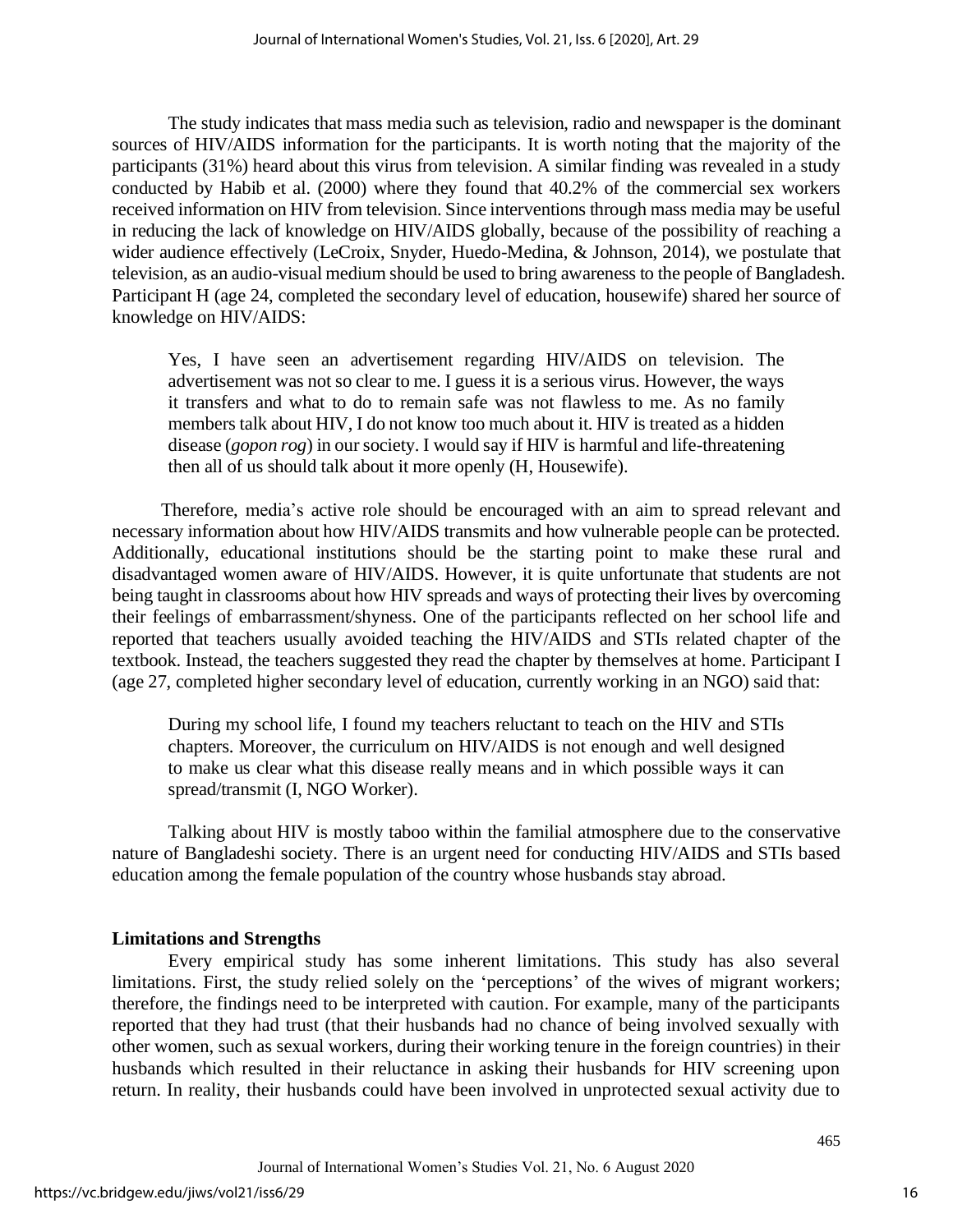lack of knowledge regarding HIV/STIs, and also for staying away for a long time. These perceptions may not reflect the reality. Second, the study findings were not derived from any medical examinations and therefore, the husbands' HIV status was unknown. Third, the study population was self-selected (purposive); therefore, results may be biased by age, level of education, and husbands' duration of staying in abroad. Fourth, the husbands of the study participants were not considered as interview subjects; therefore, husbands' perceptions and practices remained unexplored. The abovementioned limitations were mitigated by some strengths of this study. Using both quantitative and qualitative methods allowed the researchers to collect in-depth information. In addition, the in-depth interviews of the nine participants allowed the researchers to explore more details about this socially stigmatized virus, which is culturally termed, *gopon rog* (hidden disease). Moreover, through conducting the in-depth interviews, we indeed overcame the limitations of the survey data. For example, some sensitive questions were not possible to ask through the survey instrument, which was covered by the in-depth interviews. Considering, the sensitivity of the research in the social and cultural context of Bangladesh, where talking about HIV is still stigmatized and forbidden in many cases, the interviews were conducted by two female researchers so that participants felt comfortable.

#### **Conclusions**

The study found that the majority of participants were unaware and careless regarding HIV/AIDS and STIs which could make them vulnerable to contract the virus. In addition, although the participants feel the risk of HIV infection upon their husbands' return, they were reluctant to ask their spouses to undergo HIV testing before resuming sexual intercourse, due to social stigma, shyness, and fear of violence and divorce. If women wish to establish their expectations regarding HIV screening, the pervasiveness of patriarchal and hegemonic masculine ideologies (Ahmed et al., 2017; Kabir, 2015; Wahid, Kabir, & Khan, 2013), mean that they face several obstacles. The gendered power dynamics of Bangladesh, where women are subservient to men and are expected to be voiceless, limits women's engagement with their husbands. The society itself identifies men as the bread-earner and women as the bread-eater. Since women (especially rural women) are dependent on men's income, they are groomed from very early in childhood to conform to the norms of the "ideal wife". In the family life, the image of an ideal wife is constructed by her non-argument attitudes and voiceless behavior with husbands and other elder family members. They even have no right to determine their own sexual desires (when to engage in sexual activity and about how to keep safe during sex, i.e., using condoms) due to their economic disempowerment, sociocultural constructions of the ideal wife and lack of support from their own family (predominantly their parents). Besides, participants who are employed risk being considered as culturally deviant if they talk to their husbands about sexual vulnerability, since they are leaving the home for work.

The participants cannot be blamed for being silent regarding HIV risk because families and society have failed to create a favorable and friendly atmosphere where wives can share their feelings with their husbands. The participants also must not be liable for having incorrect or limited perceptions or knowledge of HIV/AIDS, given the risks involved for women. The state must take responsibility for making these rural and poorly educated women aware of this virus.

Lastly, to our knowledge, this is the first study, which has used both quantitative and qualitative approaches to explore migrant workers' wives' perceptions of HIV/AIDS infections in Bangladesh. This study can be considered as a starting point for future researchers to explore additional empirical findings from different areas of the country.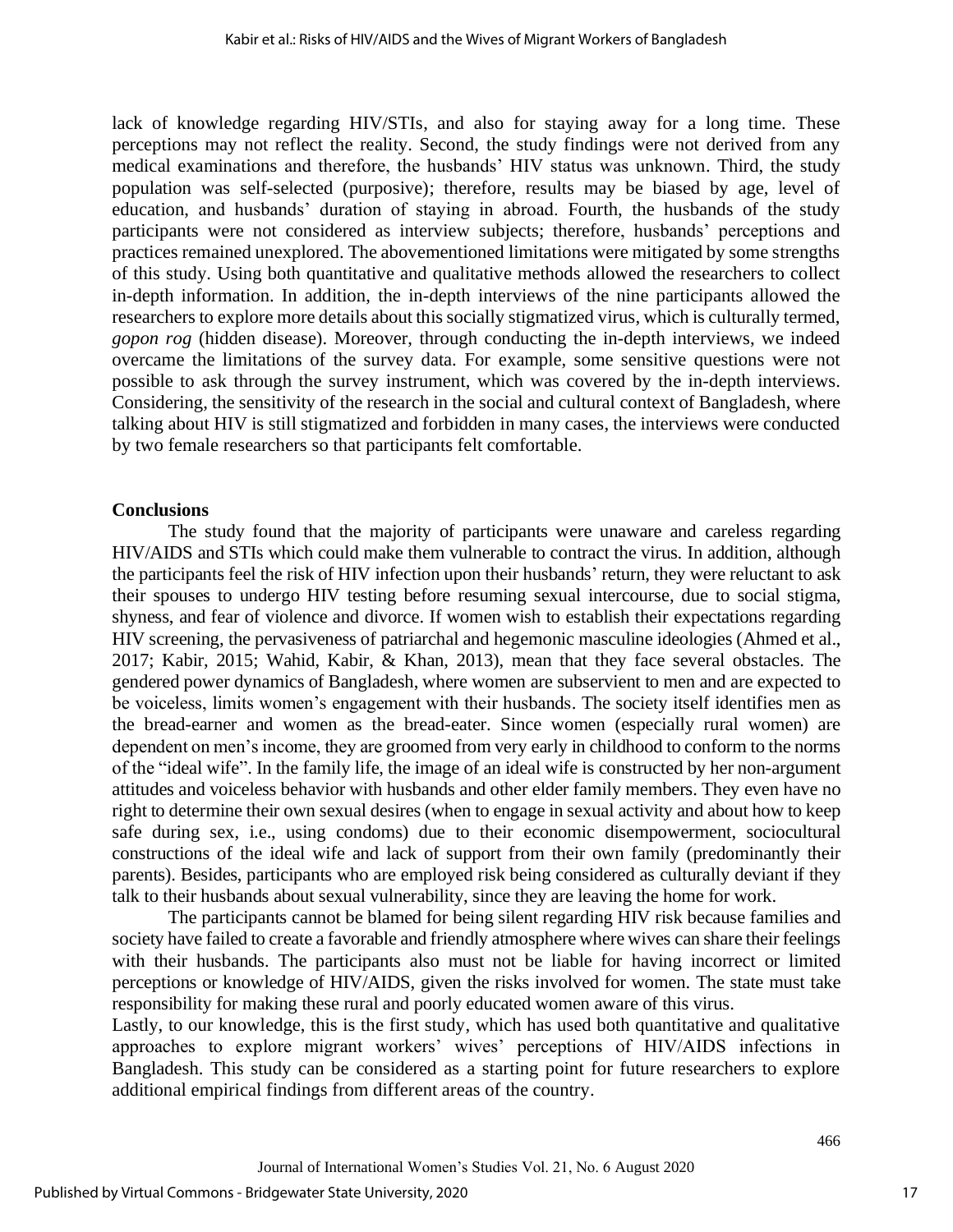Our research findings convey significant suggestions for policies and programmes directed at increasing migrant workers' wives' consciousness, voices and freedoms regarding HIV. The findings from the study suggest that (a) there is an urgent need for conducting HIV/AIDS and STIs-based education among both migrant male workers and their wives, including the elder members of the family so that no one (especially women) feels insecure, shy, and fearful talking to their husbands about these infectious diseases; (b) HIV/AIDS related programs should not only focus on the safe sex practices but also the socio-cultural barriers to HIV/AIDS, e.g., unequal power relationships in terms of sexual relationships between men and women, women's sexual rights, freedom, voices and so on; and (c) compulsory health education courses (taking into account varying levels of literacy) concentrating on HIV/AIDS and STIs, should be initiated targeting the migrant workers who intend to leave the country for work purpose. By doing this, they will be able to know about safe sex and the drawbacks of unprotected sexual practices during the period of staying abroad. Findings also suggest that (d) effective mass awareness programs on HIV/AIDS should be undertaken and launched through mass media, academic curricula and health workers so that people from every segment of society can be informed about the transmissions, consequences and protections from HIV/AIDS, again taking into account literacy and lack thereof.

Additionally, considering the cultural context, female health workers should be employed to provide women with information both on safe sex practices, but also how to communicate their needs with their husbands. Additionally, (e) urgent steps need to be taken by relevant ministries (such as the ministry of women and children affairs, ministry of health and family welfare, ministry of communications, ministry of education and ministry of labour and employment) to promote the social acceptability of condom use during sexual intercourse and ensure adequate supply and access; (f) strengthening mechanisms for collaboration and coordination among government, nongovernment organizations, development partners and other relevant stakeholders to eliminate stigma around HIV and discrimination against those infected by HIV through appropriate advocacy, policies and related effective measures; and (f) lastly, ensuring a conducive environment so that women can raise their voices and have the right to decide on safe sex practices if they feel that there is a threat of being infected by HIV from their husbands. Husbands should maintain regular communication with their wives from the foreign countries to grow mutual respect and love, and to avoid loneliness.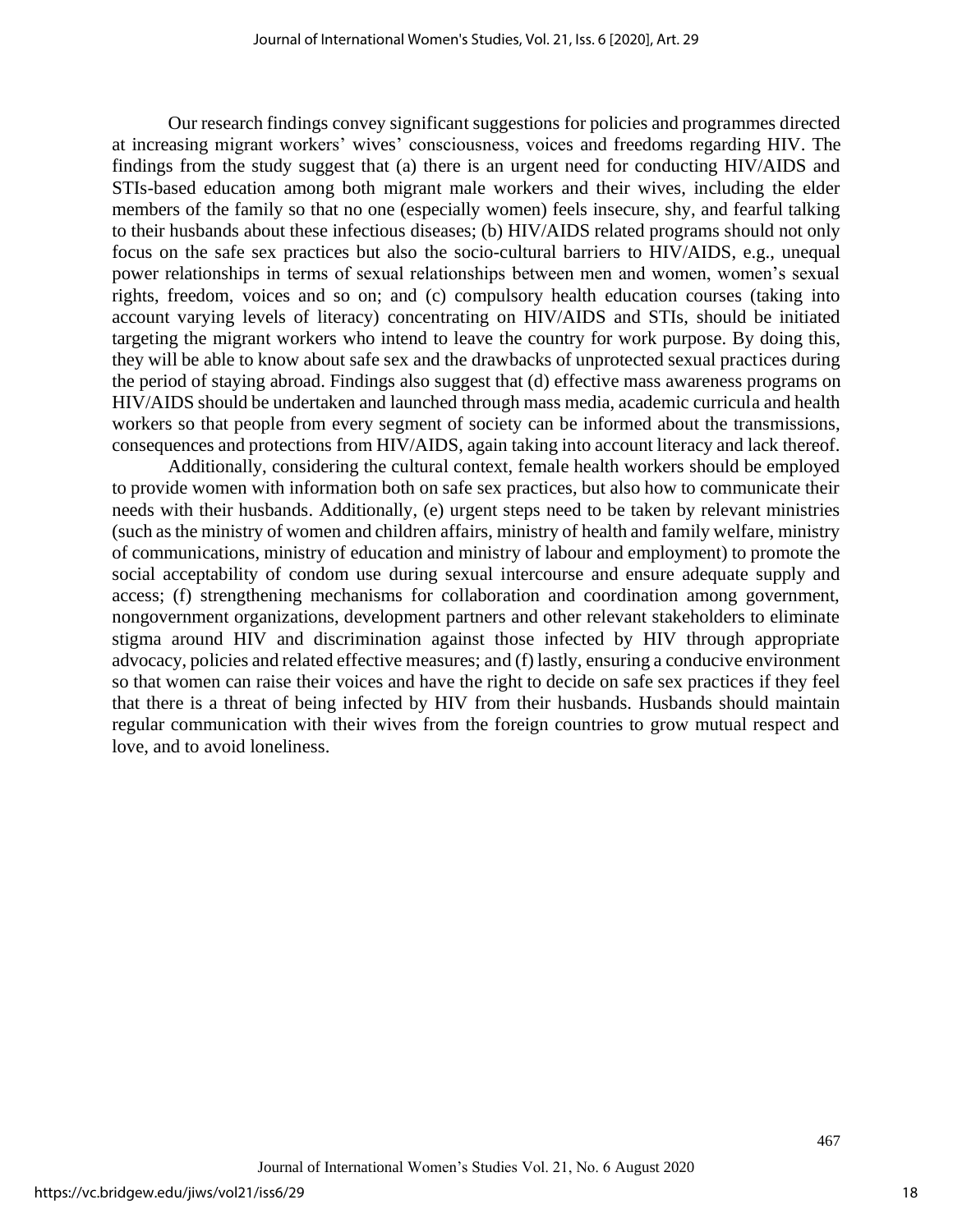# **Appendix**:

**Funding**: This research received no external funding.

**Authors' contributions**: All authors collectively contributed to the design of the study. SRF and JA contributed to the data collection. HK, SRF, and SH analysed both survey data and in-depth interviews for this article and wrote the basis of the manuscript. MM has contributed to editing the revised version of the manuscript, which includes language editing, rewriting the methodology section, and restructuring sentences in the manuscript to make it more readable. **Consent given by participants**: Yes.

**Competing interests**: The authors declare that they have no competing interests.

**Acknowledgments**: The authors are grateful to Eilish O'Shea (Research Assistant, School of Health, Faculty of Medicine and Health, University of New England, Australia) for reviewing the first draft of the paper. The authors are also indebted to Diana J. Fox, PhD (Professor and Chairperson, Department of Anthropology, Founder and Editor, Journal of International Women's Studies) for the supportive comments to organise the final copy of this article. Without her guidance, it would not be possible to publish this valuable piece of work.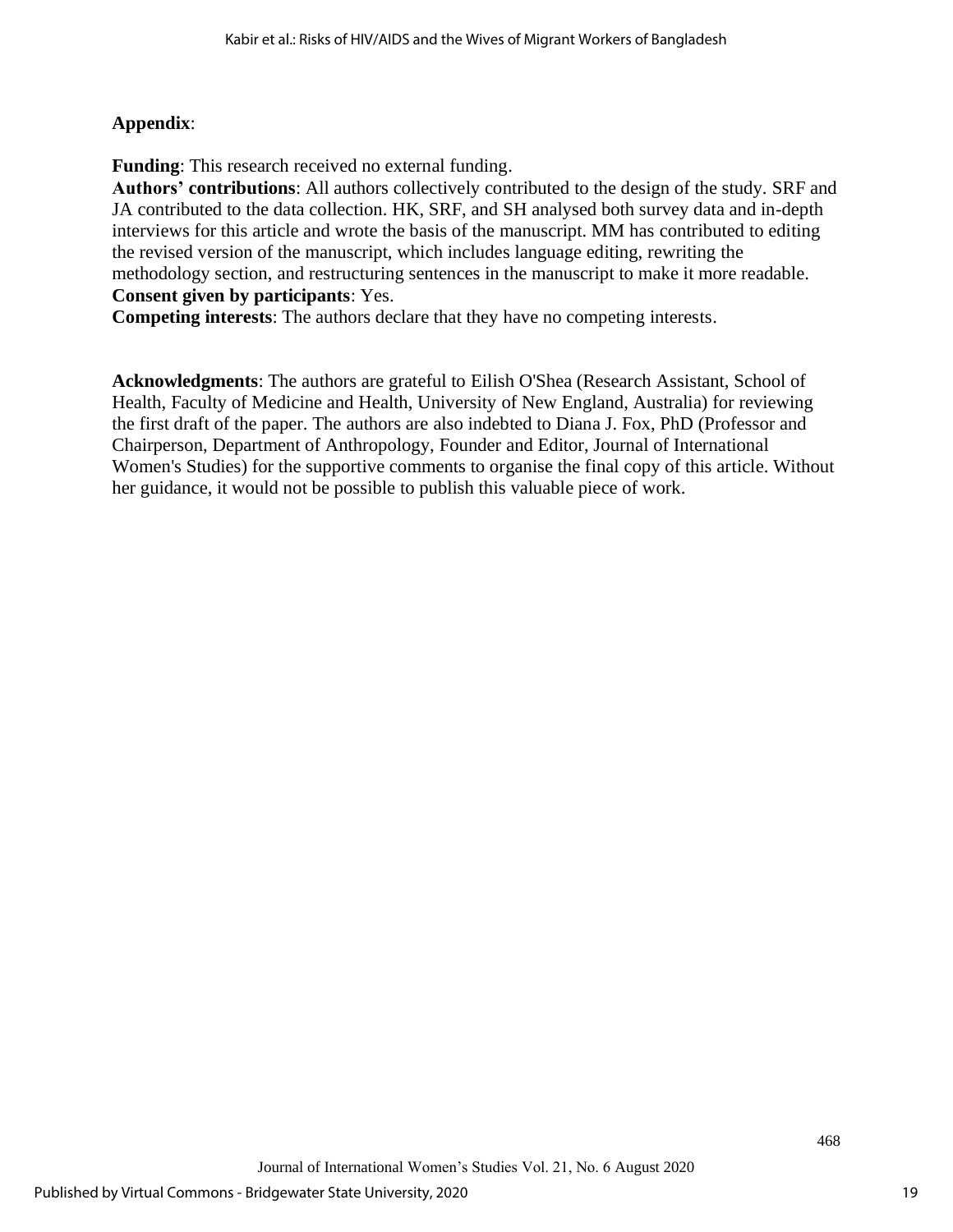# **References**

- Agadjanian, V., & Markosyan, K. (2017). Male labor migration, patriarchy, and the awarenessbehavior gap: HIV risks and prevention among migrants' wives in Armenia. AIDS care, 29(6), 705-710.
- Aryal, N., Regmi, P. R., Teijlingen, E. V., Dhungel, D., Ghale, G., & Bhatta, G. K. (2016). Knowing is not enough: Migrant workers' spouses vulnerability to HIV. SAARC Journal of Tuberculosis, Lung Diseases and HIV/AIDS, 13(1), 9-15.
- Asaduzzaman, M., Higuchi, M., Sarker, M. A. B., & Hamajima, N. (2016). Awareness and knowledge of HIV/AIDS among married women in rural Bangladesh and exposure to media: a secondary data analysis of the 2011 Bangladesh demographic and health survey. Nagoya Journal of Medical Science, 78(1), 109.
- Bangladesh Bureau of Statistics. (2015). International migration from Bangladesh: socioeconomic and regional characteristics. Retrieved from: http://203.112.218.65:8008/WebTestApplication/userfiles/Image/PopMonographs/Volum e-3\_IMB.pdf (Accessed 9 July 2018)
- Cohen, J. (1988). Statistical power analysis for the behavioural sciences Hillsdale. NJ: Lawrence Earlbaum Associates, 2.
- Davies, A. A., Borland, R. M., Blake, C., & West, H. E. (2011). The dynamics of health and return migration. PLoS Medicine, 8(6), e1001046.
- Etzold, B., & Mallick, B. (2015). International migration from Bangladesh. Retrieved from: http://www.bpb.de/gesellschaft/migration/laenderprofile/216104/international-migrationfrom-bangladesh (Accessed: 17 March 2018).
- Gazi, R., Parveen, S., & Kabir, H. (2009). Risk behaviour network and vulnerability to HIV infection of migrant female sex workers in Teknaf, Bangladesh. Pakistan Journal of Women's Studies, 16, 55-70.
- Golobof, A., Weine, S., Bahromov, M., & Luo, J. (2011). The roles of labor migrants' wives in HIV/AIDS risk and prevention in Tajikistan. AIDS Care, 23(1), 91-97.
- Habib, S. E., Amanullah, A. S. M., Daniel, A., & Lovejoy, F. H. (2000). Risking the future: Unprotected intercourse and HIV/AIDS knowledge among female commercial sex workers in central Bangladesh. International Quarterly of Community Health Education, 20(3), 265-280.
- Haider, M., Ahmed, S. N., & Jaha, N. K. (2008). Bangladesh HIV/AIDS communication challenges and strategies. Bangladesh Medical Research Council Bulletin, 34, 54-61.
- Hasan, M. T., Nath, S. R., Khan, N. S., Akram, O., Gomes, T. M., & Rashid, S. F. (2012). Internalized HIV/AIDS-related stigma in a sample of HIV-positive people in Bangladesh. Journal of Health, Population, and Nutrition, 30(1), 22-30.
- Hossain, M., Mani, K. K., Sidik, S. M., Shahar, H. K., & Islam, R. (2014). Knowledge and awareness about STDs among women in Bangladesh. BMC Public Health, 14(1), 775.
- Huq, N. L., & Chowdhury, M. E. (2012). Assessment of the utilization of HIV interventions by sex workers in selected brothels in Bangladesh: an exploratory study. The Qualitative Report, 17(19), 1-18.
- Islam, M. S. (2014). Destitute children and initiatives for their welfare in Bangladesh. International Journal of Social Science, 3(4), 403-413.
- Islam, M. M., Conigrave, K. M., Miah, M. S., & Kalam, K. A. (2010). HIV awareness of outgoing female migrant workers of Bangladesh: A pilot study. Journal of Immigrant and Minority Health, 12(6), 940-946.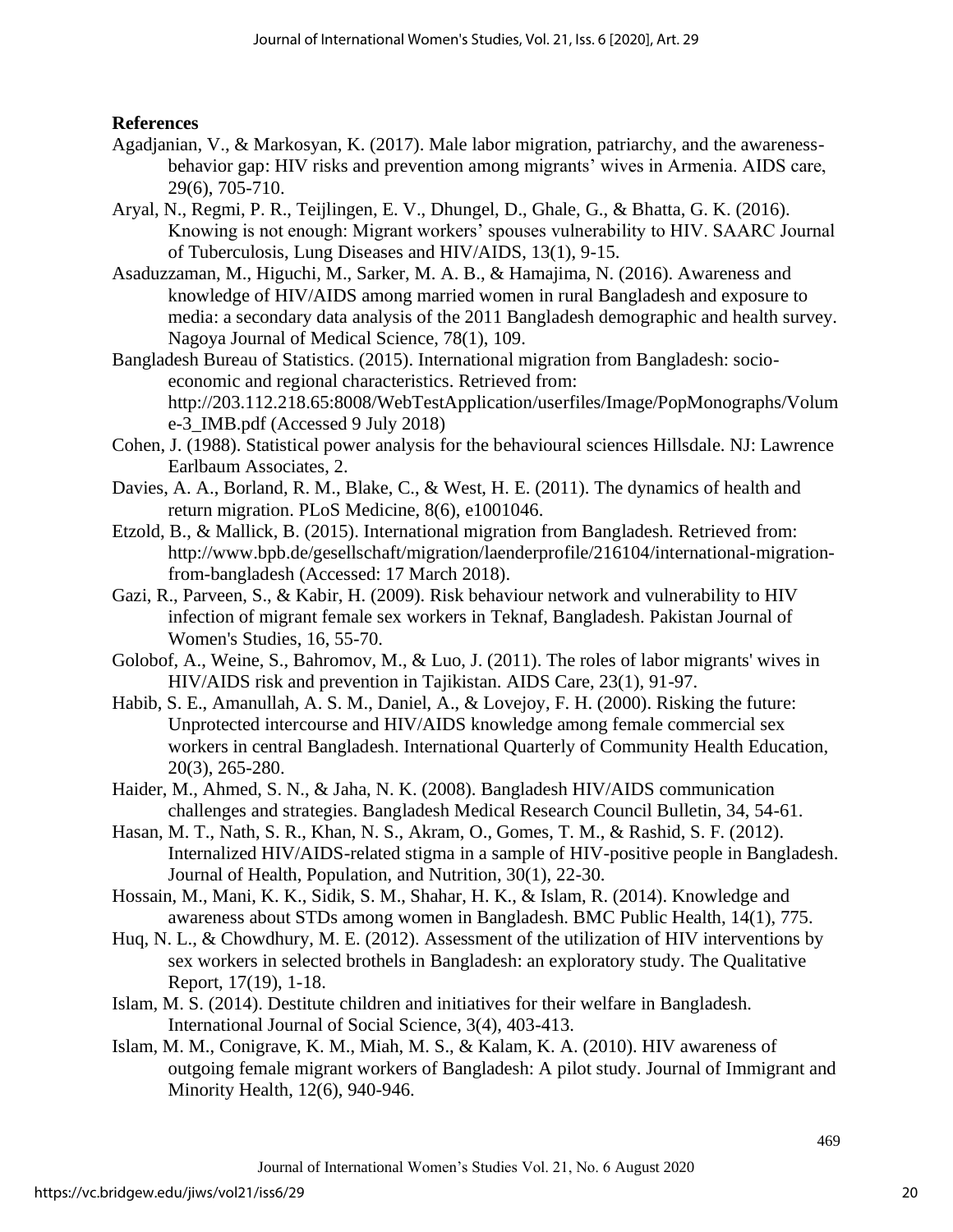- Jesmin, S. S., & Cready, C. M. (2016). Community influences on married women's safer sex negotiation attitudes in Bangladesh: A multilevel analysis. Archives of Sexual Behavior, 45(2), 383-393.
- Johnson, R. B., & Onwuegbuzie, A. J. (2004). Mixed methods research: A research paradigm whose time has come. Educational Researcher, 33(7), 14-26.
- Kabir, H. (2015). Hegemonic masculinity and contraceptive use prevalence among the males of Bangladesh: A case study on Dhaka city. Social Science Review [The Dhaka University Studies, Part-D], 32(2), 55-66.
- Kamal, S. M. (2012). Vulnerable sexuality and HIV/AIDS prevention knowledge among ethnic tribal male youth in Bangladesh. Sex Education, 12(2), 127-145.
- LaCroix, J. M., Snyder, L. B., Huedo-Medina, T. B., & Johnson, B. T. (2014). Effectiveness of mass media interventions for HIV prevention, 1986–2013: a meta-analysis. JAIDS Journal of Acquired Immune Deficiency Syndromes, 66, S329-S340.
- Lurie, M. N., Williams, B. G., Zuma, K., Mkaya-Mwamburi, D., Garnett, G. P., Sweat, M. D., ... & Karim, S. S. (2003). Who infects whom? HIV-1 concordance and discordance among migrant and non-migrant couples in South Africa. Aids, 17(15), 2245-2252.
- Mondal, N. I., Takaku, H., Ohkusa, Y., Sugawara, T., & Okabe, N. (2009). HIV/AIDS acquisition and transmission in Bangladesh: turning to the concentrated epidemic. Japanese Journal of Infectious Diseases, 62(2), 111-119.
- Orji, R., Vassileva, J., & Mandryk, R. (2012). Towards an effective health interventions design: an extension of the health belief model. Online Journal of Public Health Informatics, 4(3).
- Qin, Q. R., Ji, G. P., Xu, J., Jiang, Q. C., Hong, H., Chu, X. Y., & Ye, D. Q. (2009). Risk of sexual HIV transmission among wives left behind and wives of nonmigrant men in rural areas of China. Journal of the Association of Nurses in AIDS Care, 20(4), 308-315.
- Rai, T., Lambert, H. S., Borquez, A. B., Saggurti, N., Mahapatra, B., & Ward, H. (2014). Circular labor migration and HIV in India: Exploring heterogeneity in bridge populations connecting areas of high and low HIV infection prevalence. The Journal of infectious diseases, 210(suppl\_2), S556-S561.
- Ranjan, A. (2013). HIV prevalence and awareness among wives of rural migrant workers of Muzaffarpur district in Bihar, India (Doctoral dissertation, UCLA). Retrieved from: https://escholarship.org/uc/item/0z1866nx (Accessed: 19 July 2018).
- Ranjan, A., Bhatnagar, T., Babu, G. R., & Detels, R. (2017). Sexual behavior, HIV prevalence and awareness among wives of migrant workers: results from cross-sectional survey in rural North India. Indian Journal of Community Medicine: Official Publication of Indian Association of Preventive & Social Medicine, 42(1), 24.
- Rosenstock, I. M. (2005). Why people use health services. The Milbank Quarterly, 83(4), 1-32. Risking the future: Unprotected intercourse and HIV/AIDS knowledge among female commercial sex workers in central Bangladesh
- Shah, S. A., Khan, O. A., Kristensen, S., & Vermund, S. H. (1999). HIV-infected workers deported from the Gulf States: impact on Southern Pakistan. International journal of STD & AIDS, 10(12), 812-814.
- Sheikh, M. T., Uddin, M. N., & Khan, J. R. (2017). A comprehensive analysis of trends and determinants of HIV/AIDS knowledge among the Bangladeshi women based on Bangladesh Demographic and Health Surveys, 2007–2014. Archives of Public Health, 75(1), 59.